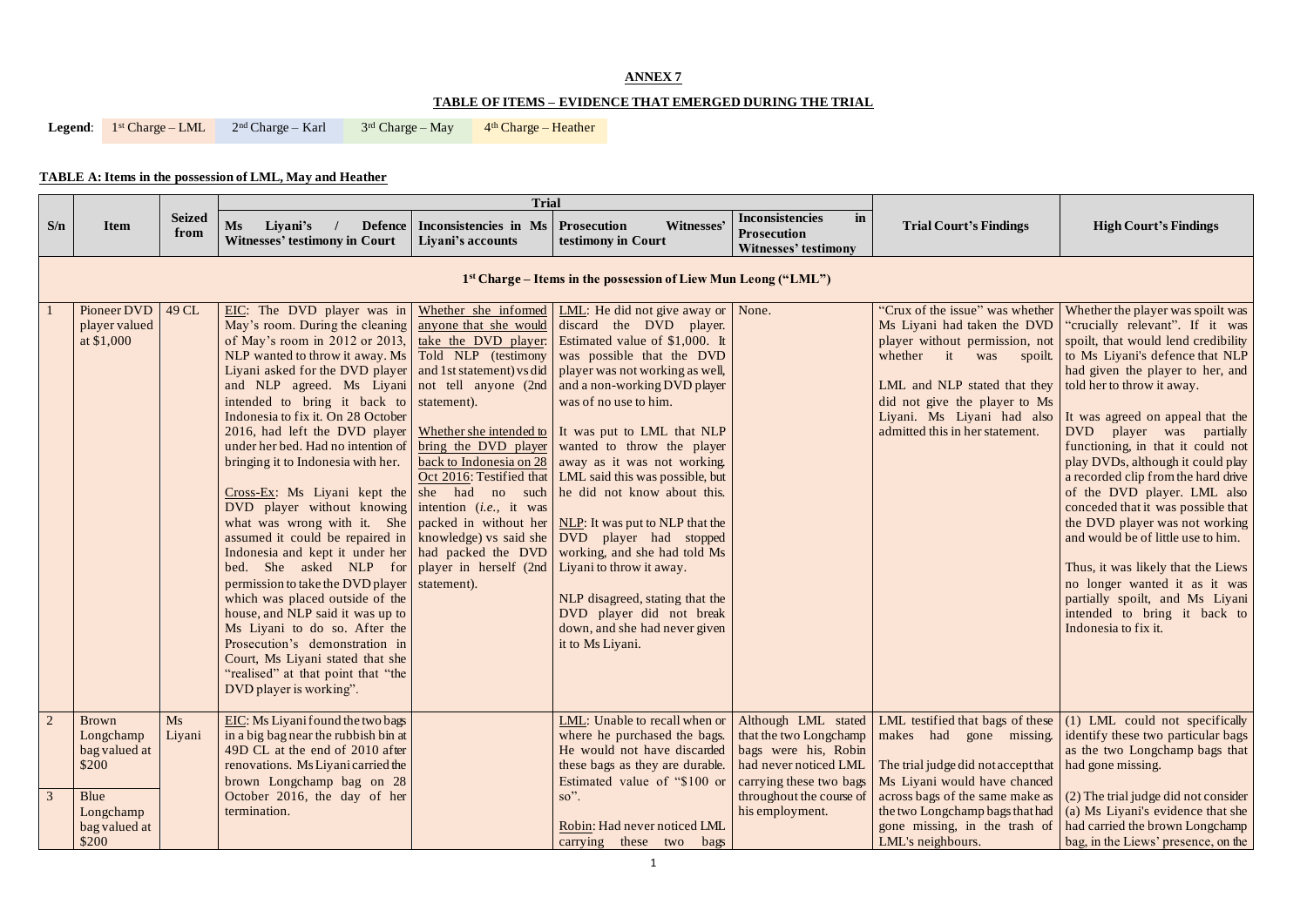|     |                                                                   |                       |                                                                                                                                                                                                                                                                                                                                                                                                                                                                                                                                                                                                                                                                                                                                                                                                                      | <b>Trial</b>                                             |                                                                                                                                                                                                                                                                                                                                                                                                                                                                                                                                                                                                                                                                                                                                                                                                                                                        |                                                                                   |                                                                                                                                                                            |                                                                                                                                                                                                                                                                                                                                                                                                                                                                                                                                                                                                                                                                                                                                                                                                                                                                                       |
|-----|-------------------------------------------------------------------|-----------------------|----------------------------------------------------------------------------------------------------------------------------------------------------------------------------------------------------------------------------------------------------------------------------------------------------------------------------------------------------------------------------------------------------------------------------------------------------------------------------------------------------------------------------------------------------------------------------------------------------------------------------------------------------------------------------------------------------------------------------------------------------------------------------------------------------------------------|----------------------------------------------------------|--------------------------------------------------------------------------------------------------------------------------------------------------------------------------------------------------------------------------------------------------------------------------------------------------------------------------------------------------------------------------------------------------------------------------------------------------------------------------------------------------------------------------------------------------------------------------------------------------------------------------------------------------------------------------------------------------------------------------------------------------------------------------------------------------------------------------------------------------------|-----------------------------------------------------------------------------------|----------------------------------------------------------------------------------------------------------------------------------------------------------------------------|---------------------------------------------------------------------------------------------------------------------------------------------------------------------------------------------------------------------------------------------------------------------------------------------------------------------------------------------------------------------------------------------------------------------------------------------------------------------------------------------------------------------------------------------------------------------------------------------------------------------------------------------------------------------------------------------------------------------------------------------------------------------------------------------------------------------------------------------------------------------------------------|
| S/n | <b>Item</b>                                                       | <b>Seized</b><br>from | <b>Ms</b><br>Liyani's<br><b>Defence</b><br><b>Witnesses' testimony in Court</b>                                                                                                                                                                                                                                                                                                                                                                                                                                                                                                                                                                                                                                                                                                                                      | Inconsistencies in Ms   Prosecution<br>Liyani's accounts | Witnesses'<br>testimony in Court                                                                                                                                                                                                                                                                                                                                                                                                                                                                                                                                                                                                                                                                                                                                                                                                                       | <b>Inconsistencies</b><br>in<br><b>Prosecution</b><br><b>Witnesses' testimony</b> | <b>Trial Court's Findings</b>                                                                                                                                              | <b>High Court's Findings</b>                                                                                                                                                                                                                                                                                                                                                                                                                                                                                                                                                                                                                                                                                                                                                                                                                                                          |
|     |                                                                   |                       | Cross-Ex: Ms Liyani maintained<br>her earlier evidence.                                                                                                                                                                                                                                                                                                                                                                                                                                                                                                                                                                                                                                                                                                                                                              |                                                          | throughout the course of his<br>employment. Could not recall<br>which bag Ms Liyani was<br>carrying as she left the house on<br>the day of her termination.<br>Karl: Did not notice whether<br>Ms Liyani was carrying a<br>Longchamp bag on the day of<br>her termination.<br>NLP: The two Longchamp bags<br>belong to LML. Never saw Ms<br>Liyani carrying the brown<br>Longchamp bag.                                                                                                                                                                                                                                                                                                                                                                                                                                                                |                                                                                   |                                                                                                                                                                            | day of her dismissal; and (b) the<br>evidence of LML's driver, that he<br>had never seen LML carrying<br>these two bags.<br>(3) Articles produced by the<br>Defence (in supplementary appeal)<br>submissions) on the prevalence of<br>dumpster diving supported Ms<br>Liyani's defence that she had found<br>these two bags in the trash of<br>LML's neighbours.                                                                                                                                                                                                                                                                                                                                                                                                                                                                                                                      |
|     |                                                                   |                       |                                                                                                                                                                                                                                                                                                                                                                                                                                                                                                                                                                                                                                                                                                                                                                                                                      |                                                          | 3rd Charge – Items in the possession of May Liew ("May")                                                                                                                                                                                                                                                                                                                                                                                                                                                                                                                                                                                                                                                                                                                                                                                               |                                                                                   |                                                                                                                                                                            |                                                                                                                                                                                                                                                                                                                                                                                                                                                                                                                                                                                                                                                                                                                                                                                                                                                                                       |
|     | One<br>'Vacheron<br>Constantin'<br>watch with<br>unknown<br>value | 49 CL                 | EIC: May discarded the watch in   How she obtained it:<br>2011 or 2012 after clearing things<br>from her storage facility, and Ms   statement) vs May's to her, and she had never<br>Liyani picked the watch up from trash (5th statement and<br>May's rubbish bin in May's room.<br>$Cross-Ex$ : Ms Liyani picked the<br>watch up from May's rubbish bin<br>in 2012 after sorting out the items<br>brought back from storage.<br>Doesn't know who it belongs to.<br>Explaining why she gave the<br>answer in her 2nd statement (that<br>it was a gift from Diah), Ms Liyani<br>stated that the photo was "blurry"<br>and she did not recognise it<br>properly - the item was retrieved<br>from May's dustbin.<br>Eric Ong (Defence witness –<br>horologist): Watch is counterfeit.<br>Battery needs to be replaced. | testimony).                                              | May: Purchased the watch from   None.<br>Gift from Diah (2nd Shanghai. The watch belongs<br>discarded the watch or given it<br>away. Last saw the watch in<br>2004, and had not been looking<br>for the watch. Only realised the<br>item was missing when she was<br>called down to the Police<br>station in 2017.<br>Disagreed that she last saw the<br>item in 2011 or 2012 when she<br>was sorting out items retrieved<br>from storage and had discarded<br>the item (into a trash can in her<br>room) at that point. Ms Liyani<br>did not help May organise her<br>things that had been retrieved<br>from storage; Ms Liyani had<br>only helped with carrying the<br>boxes.<br>NLP: The only items belonging<br>to May that were put in storage<br>were furniture. When the items<br>were retrieved from storage,<br>there was only furniture (for |                                                                                   | found this item in May Liew's<br>trash, in 2011 or 2012.<br>However, May denied that she<br>evidence was preferred because<br>she was an honest and forthright<br>witness. | Ms Liyani claimed that she had $(1)$ Ms Liyani's account at trial (she<br>has found this watch in May's<br>trash) was inconsistent with her<br>statements, where she claimed this<br>watch was a gift from a friend.<br>had thrown this item away. May's   However, limited weight should be<br>accorded to this inconsistency<br>because: (a) the statement was not<br>read back to Ms Liyani in Bahasa<br>Indonesia, (b) Ms Liyani was not<br>shown the actual watches during<br>the recording of the statement, (c)<br>instead, numerous photos were<br>shown to Ms Liyani and (d) the<br>statement was recorded in the wee<br>hours.<br>(2) There was "more than a<br>reasonable doubt" that May had<br>thrown away this watch, as it was<br>counterfeit and spoilt. May had<br>likely discarded the watch once<br>she became an investment banker,<br>given her "social status". |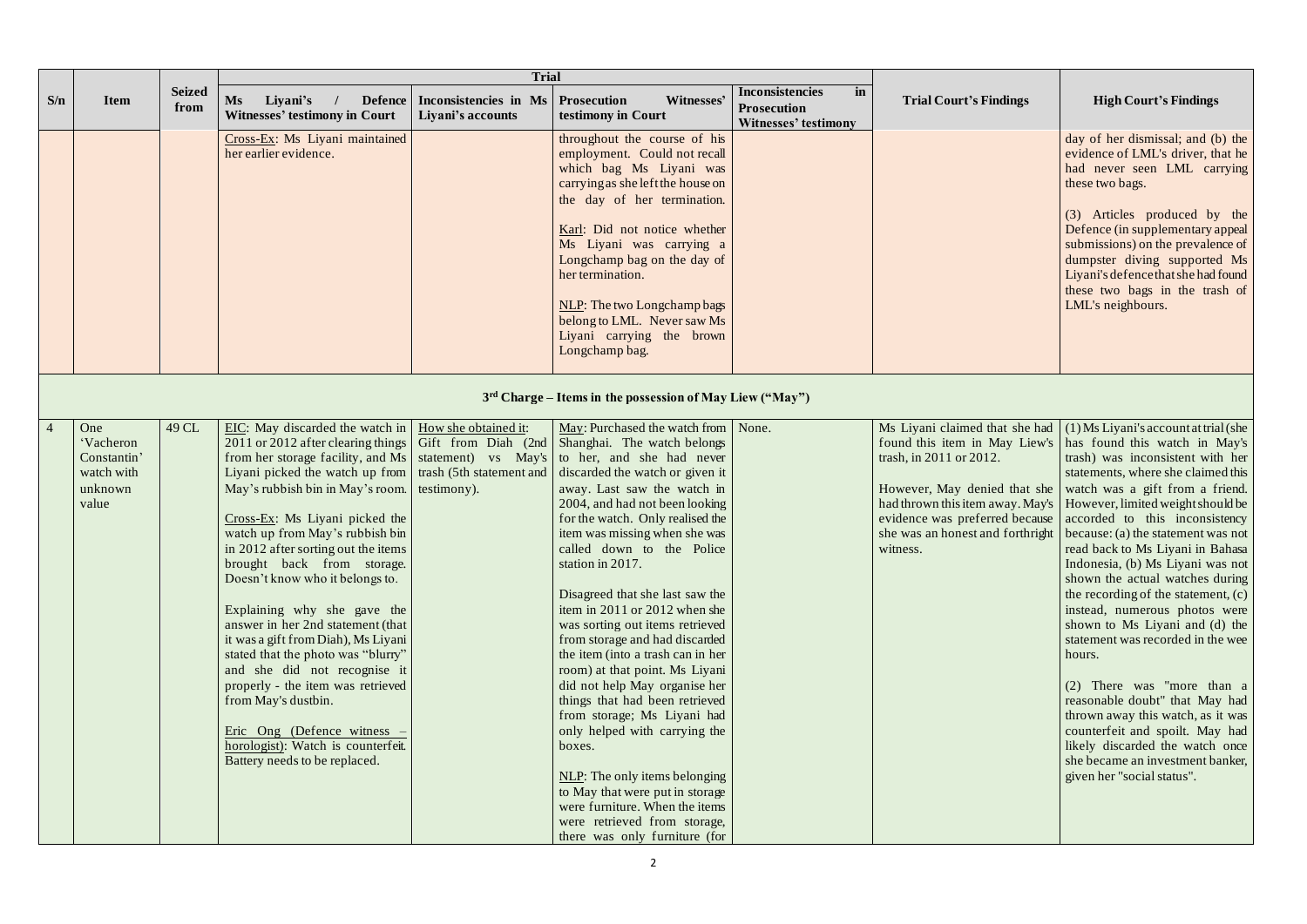|                 |                                                                                                           |                       | <b>Trial</b>                                                                                                                                                                                                                                                                                                                                                                                                                                                                                                                                                                                                                                                                                                          |                                                            |                                                                                                                                                                                                                                                                                                                                                                                                                                                                                                                                                                                                                                                                                                                                                                                                                                                                                                                                                                                                       |                                                                            |                                                          |                                                                                                                                                                                                                                                                                                                                                                                                                                                                                                                                                                                                                                                                                                                                                                                                                                                                                                                                                                                                                                                      |
|-----------------|-----------------------------------------------------------------------------------------------------------|-----------------------|-----------------------------------------------------------------------------------------------------------------------------------------------------------------------------------------------------------------------------------------------------------------------------------------------------------------------------------------------------------------------------------------------------------------------------------------------------------------------------------------------------------------------------------------------------------------------------------------------------------------------------------------------------------------------------------------------------------------------|------------------------------------------------------------|-------------------------------------------------------------------------------------------------------------------------------------------------------------------------------------------------------------------------------------------------------------------------------------------------------------------------------------------------------------------------------------------------------------------------------------------------------------------------------------------------------------------------------------------------------------------------------------------------------------------------------------------------------------------------------------------------------------------------------------------------------------------------------------------------------------------------------------------------------------------------------------------------------------------------------------------------------------------------------------------------------|----------------------------------------------------------------------------|----------------------------------------------------------|------------------------------------------------------------------------------------------------------------------------------------------------------------------------------------------------------------------------------------------------------------------------------------------------------------------------------------------------------------------------------------------------------------------------------------------------------------------------------------------------------------------------------------------------------------------------------------------------------------------------------------------------------------------------------------------------------------------------------------------------------------------------------------------------------------------------------------------------------------------------------------------------------------------------------------------------------------------------------------------------------------------------------------------------------|
| S/n             | <b>Item</b>                                                                                               | <b>Seized</b><br>from | <b>Ms</b><br>Liyani's<br>Defence<br><b>Witnesses' testimony in Court</b>                                                                                                                                                                                                                                                                                                                                                                                                                                                                                                                                                                                                                                              | Inconsistencies in Ms   Prosecution<br>  Liyani's accounts | Witnesses'<br>testimony in Court                                                                                                                                                                                                                                                                                                                                                                                                                                                                                                                                                                                                                                                                                                                                                                                                                                                                                                                                                                      | <b>Inconsistencies</b><br>in<br>Prosecution<br><b>Witnesses' testimony</b> | <b>Trial Court's Findings</b>                            | <b>High Court's Findings</b>                                                                                                                                                                                                                                                                                                                                                                                                                                                                                                                                                                                                                                                                                                                                                                                                                                                                                                                                                                                                                         |
|                 |                                                                                                           |                       |                                                                                                                                                                                                                                                                                                                                                                                                                                                                                                                                                                                                                                                                                                                       |                                                            | May) and Ms Liyani only<br>helped with carrying.                                                                                                                                                                                                                                                                                                                                                                                                                                                                                                                                                                                                                                                                                                                                                                                                                                                                                                                                                      |                                                                            |                                                          |                                                                                                                                                                                                                                                                                                                                                                                                                                                                                                                                                                                                                                                                                                                                                                                                                                                                                                                                                                                                                                                      |
| $5\overline{5}$ | white-<br>One<br>coloured<br>'Swatch'<br>with<br>watch<br>orange-<br>coloured<br>design valued<br>at \$75 | 49 CL                 | EIC: Cannot remember if she   How she obtained it:<br>found it in LML or May's trash. Gift from Diah (2nd Unable to recall where she had<br>She saw that the watch was not statement) vs May's gotten the watch from. Bought<br>working, and took it.<br>Cross-Ex: Ms Liyani found the<br>watch in May's trash in 2012 and<br>did not ask if she could take it.<br>Doesn't know who it belongs to.<br>Explaining why she gave the<br>answer in her 2nd statement (that<br>it was a gift from Diah), Ms Liyani<br>stated that the photo was "blurry"<br>and she did not recognise the item<br>- she had retrieved the item from<br>the dustbin.<br>Eric Ong (Defence witness $-$<br>horologist): Watch is counterfeit. | testimony).                                                | May: The watch belongs to her.<br>trash (5th statement and the watch in early 2000, last<br>saw the watch in 2004, and<br>cannot recall when it went<br>missing. Cannot recall how<br>much she bought it for. Only<br>realised the item was missing<br>when she was called down to<br>the Police station in 2017.<br>Disagreed that she last saw the<br>item in 2011 or 2012 when she<br>was sorting out items retrieved<br>from storage and had discarded<br>the item (into a trash can in her<br>room) at that point. Ms Liyani<br>did not help May organise her<br>things that had been retrieved<br>from storage; Ms Liyani had<br>only helped with carrying the<br>boxes.<br>NLP: The only items belonging<br>to May that were put in storage<br>were furniture. When the items<br>were retrieved from storage,<br>there was only furniture (for<br>May) and Ms Liyani only<br>helped with carrying.<br>IO Tang: May informed him<br>that she had purchased the<br>watch from a Swatch boutique. | None.                                                                      | witness.                                                 | Ms Liyani claimed that she had $(1)$ Ms Liyani's account at trial (she<br>found this item in May Liew's has found this watch in May's<br>trash, in 2011 or 2012. trash) was inconsistent with her<br>statements, where she claimed this<br>However, May denied that she   watch was a gift from a friend.<br>had thrown this item away. May's   However, limited weight should be<br>evidence was preferred because accorded to this inconsistency<br>she was an honest and forthright $\vert$ because: (a) the statement was not<br>read back to Ms Liyani in Bahasa<br>Indonesia, (b) Ms Liyani was not<br>shown the actual watches during<br>the recording of the statement, (c)<br>instead, numerous photos were<br>shown to Ms Liyani and (d) the<br>statement was recorded in the wee<br>hours.<br>$(2)$ There was "more than a<br>reasonable doubt" that May had<br>thrown away this watch, as it was<br>counterfeit and spoilt. May had<br>likely discarded the watch once<br>she became an investment banker,<br>given her "social status". |
| 6               | silver- $\vert$ 49 CL<br>One<br>coloured ring<br>with<br>blue<br>shiny<br>stones<br>valued<br>at<br>\$150 |                       | EIC: Found the item in May's   How she obtained it:<br>rubbish bin in 2011 or 2012 after   May asked her to throw   Can't recall where she<br>May collected her items from $\vert$ away (2nd statement) vs $\vert$ purchased the item from, but is<br>storage, and intended to give it to $\vert$ found in May's trash sure it belongs to her – she<br>her nieces.<br>$Cross-Ex$ : Found the item in                                                                                                                                                                                                                                                                                                                  | testimony).                                                | May: The item belongs to her. None.<br>(5th statement and bought it as turquoise is her<br>favourite colour. She did not<br>discard the item or give it away.                                                                                                                                                                                                                                                                                                                                                                                                                                                                                                                                                                                                                                                                                                                                                                                                                                         |                                                                            | trash, in 2011 or 2012.                                  | Ms Liyani claimed that she had   Ms Liyani's defence that May had<br>found this item in May Liew's discarded this item was supported<br>by the following points:<br>However, May denied that she $(1)$ NLP had testified that in 2012,<br>had thrown this item away. May's   May's room had been cleared out  <br>evidence was preferred because to make room for Karl's family.                                                                                                                                                                                                                                                                                                                                                                                                                                                                                                                                                                                                                                                                     |
|                 |                                                                                                           |                       | May's rubbish bin in 2012 (est.).<br>Does not know who it belongs to.                                                                                                                                                                                                                                                                                                                                                                                                                                                                                                                                                                                                                                                 |                                                            | Last saw the item in 2004. Left<br>the item in a drawer in her                                                                                                                                                                                                                                                                                                                                                                                                                                                                                                                                                                                                                                                                                                                                                                                                                                                                                                                                        |                                                                            | she was an honest and forthright There was a<br>witness. | "reasonable<br>possibility" that this item (along                                                                                                                                                                                                                                                                                                                                                                                                                                                                                                                                                                                                                                                                                                                                                                                                                                                                                                                                                                                                    |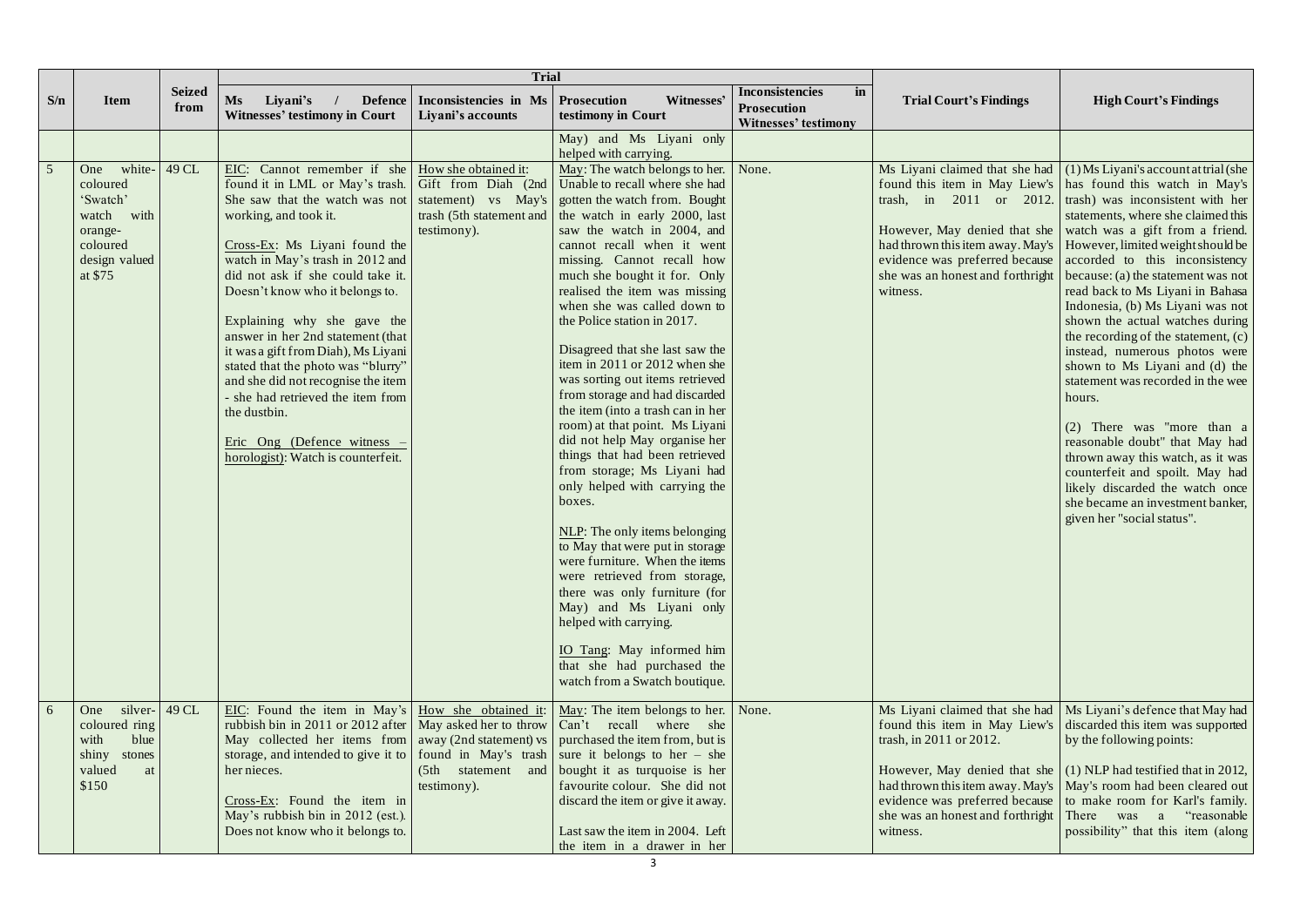|     |                                                                                                  |                       |                                                                                                                                                                                                                                                                                                                                                                                                                                                                                                            | <b>Trial</b>                                                                                                      |                                                                                                                                                                                                                                                                                                                                                                                                                                                                                                                                                                                                                                                                                                                                                                                                                                                                                                                       |                                                                                       |                                                                                                                                                                                                                  |                                                                                                                                                                                                                                                                                                                                                                                                                                                                                                                                            |
|-----|--------------------------------------------------------------------------------------------------|-----------------------|------------------------------------------------------------------------------------------------------------------------------------------------------------------------------------------------------------------------------------------------------------------------------------------------------------------------------------------------------------------------------------------------------------------------------------------------------------------------------------------------------------|-------------------------------------------------------------------------------------------------------------------|-----------------------------------------------------------------------------------------------------------------------------------------------------------------------------------------------------------------------------------------------------------------------------------------------------------------------------------------------------------------------------------------------------------------------------------------------------------------------------------------------------------------------------------------------------------------------------------------------------------------------------------------------------------------------------------------------------------------------------------------------------------------------------------------------------------------------------------------------------------------------------------------------------------------------|---------------------------------------------------------------------------------------|------------------------------------------------------------------------------------------------------------------------------------------------------------------------------------------------------------------|--------------------------------------------------------------------------------------------------------------------------------------------------------------------------------------------------------------------------------------------------------------------------------------------------------------------------------------------------------------------------------------------------------------------------------------------------------------------------------------------------------------------------------------------|
| S/n | <b>Item</b>                                                                                      | <b>Seized</b><br>from | <b>Ms</b><br>Liyani's<br>Defence<br><b>Witnesses' testimony in Court</b>                                                                                                                                                                                                                                                                                                                                                                                                                                   | Inconsistencies in Ms<br>Liyani's accounts                                                                        | Witnesses'<br><b>Prosecution</b><br>testimony in Court                                                                                                                                                                                                                                                                                                                                                                                                                                                                                                                                                                                                                                                                                                                                                                                                                                                                | Inconsistencies<br>$\mathbf{in}$<br><b>Prosecution</b><br><b>Witnesses' testimony</b> | <b>Trial Court's Findings</b>                                                                                                                                                                                    | <b>High Court's Findings</b>                                                                                                                                                                                                                                                                                                                                                                                                                                                                                                               |
|     |                                                                                                  |                       | May was present when Ms Liyani<br>took the item from the rubbish bin.                                                                                                                                                                                                                                                                                                                                                                                                                                      |                                                                                                                   | room. Can't recall how much<br>she bought it for, but it probably<br>cost between $$75$ to $$200$ . Only<br>realised the item was missing<br>when she was called down to<br>the Police station in 2017.<br>Disagreed that she last saw the<br>item in 2011 or 2012 when she<br>was sorting out items retrieved<br>from storage and had discarded<br>the item (into a trash can in her<br>room) at that point. Ms Liyani<br>did not help May organise her<br>things that had been retrieved<br>from storage; Ms Liyani had<br>only helped with carrying the<br>boxes.<br>NLP: The only items belonging<br>to May that were put in storage<br>were furniture. When the items<br>were retrieved from storage,<br>there was only furniture (for<br>May) and Ms Liyani only<br>helped with carrying. May's<br>room was cleared out in 2012 to<br>make room for Karl's family,<br>and a cleaning exercise was<br>conducted. |                                                                                       |                                                                                                                                                                                                                  | with other jewellery items and<br>accessories) was discarded then.<br>(2) May's failure to mention this<br>cleaning exercise in 2012<br>undermined her credibility.<br>Further, she had only realised that<br>these items were missing in 2017,<br>when she identified them at the<br>Police station. This suggested that<br>May had discarded this item.                                                                                                                                                                                  |
|     | One pair of<br>silver-<br>coloured<br>earrings with<br>white opaque<br>stones valued<br>at \$150 | 49 CL                 | EIC: Found the item in May's<br>rubbish bin in 2011 or 2012 after<br>May collected her items from<br>storage, and intended to give it to found in May's trash<br>her nieces.<br>Cross-Ex: Found the item in<br>May's rubbish bin in 2012 (est.).<br>Does not know who it belongs to.<br>May was present when Ms Liyani<br>took the item from the rubbish bin.<br>Ms Liyani explained that she gave<br>the answer in the 2nd statement as<br>the IO had asked her about the<br>items together, by showing a | How she obtained it:<br>May asked her to throw<br>away (2nd statement) vs<br>(5th statement<br>and<br>testimony). | May: The item belongs to her.<br>She likes pearl earnings and has<br>a few pairs. She did not discard<br>the item or give it away. Can't<br>recall how much she bought the<br>earrings for, but probably in the<br>range of \$70 to \$150.<br>Left the item in a drawer in her<br>room. Only realised the item<br>was missing when she was<br>called down to the Police<br>station in 2017.<br>Disagreed that she last saw the<br>item in 2011 or 2012 when she                                                                                                                                                                                                                                                                                                                                                                                                                                                       | None.                                                                                 | Ms Liyani claimed that she had<br>found this item in May Liew's<br>trash, in 2011 or 2012.<br>had thrown this item away. May's<br>evidence was preferred because<br>she was an honest and forthright<br>witness. | Ms Liyani's defence that May had<br>discarded this item was supported<br>by the following points:<br>However, May denied that she $(1)$ NLP had testified that in 2012,<br>May's room had been cleared out<br>to make room for Karl's family.<br>"reasonable<br>There was a<br>possibility" that this item (along<br>with other jewellery items and<br>accessories) was discarded then.<br>(2) May's failure to mention this<br>cleaning exercise<br>in $2012$<br>undermined<br>her<br>credibility.<br>Further, she had only realised that |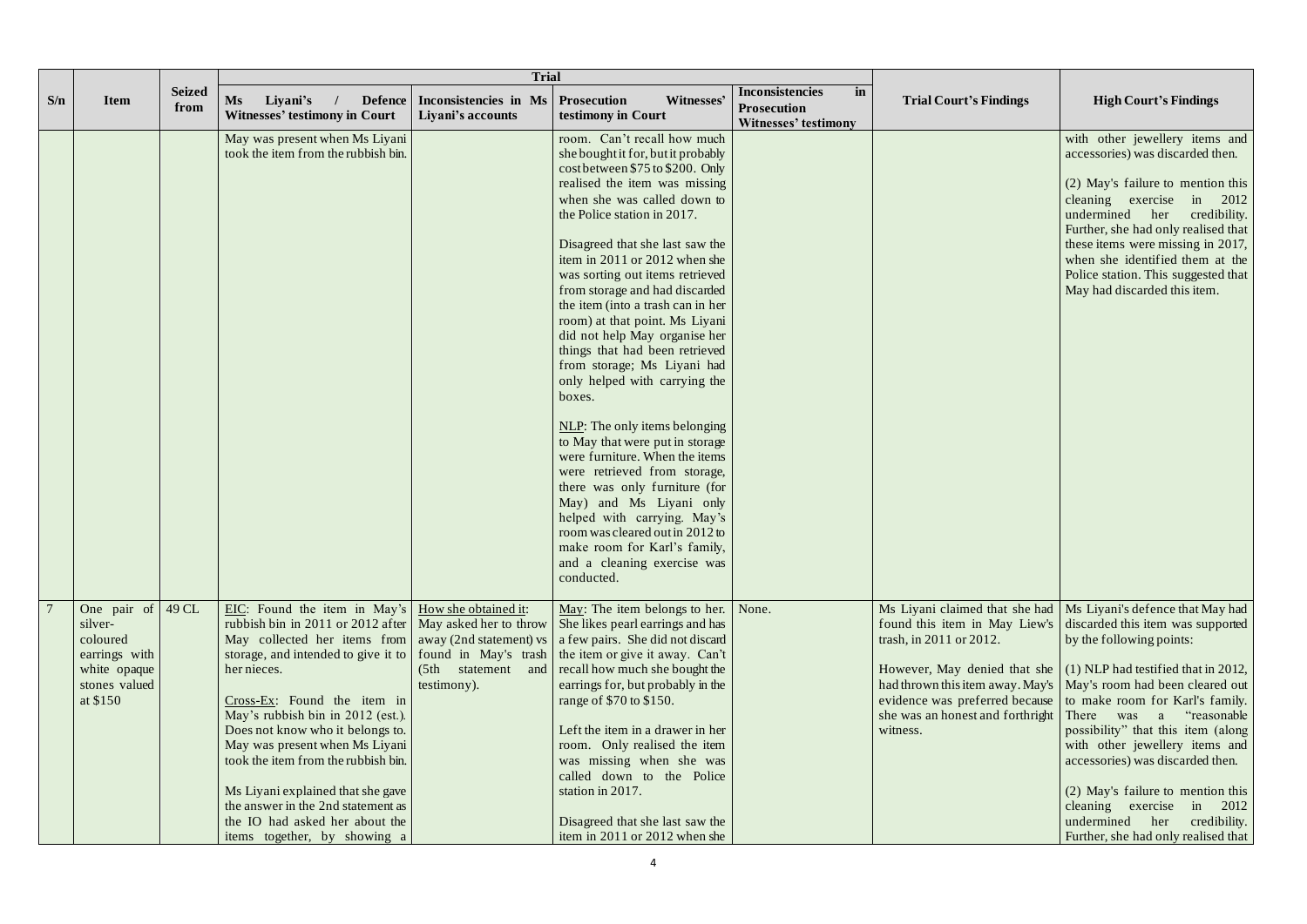|     |                                                                                             |                       |                                                                                                                                                                                                                                                                                                                                                                                                                                                                                                                                                                                                          | <b>Trial</b>                                             |                                                                                                                                                                                                                                                                                                                                                                                                                                                                                                                                                                                                                                                                                                                                        |                                                                                              |                                                                                                          |                                                                                                                                                                                                                                                                                                                                                                                                                                                                                                                                                                                                                                                                                                                                                                                 |
|-----|---------------------------------------------------------------------------------------------|-----------------------|----------------------------------------------------------------------------------------------------------------------------------------------------------------------------------------------------------------------------------------------------------------------------------------------------------------------------------------------------------------------------------------------------------------------------------------------------------------------------------------------------------------------------------------------------------------------------------------------------------|----------------------------------------------------------|----------------------------------------------------------------------------------------------------------------------------------------------------------------------------------------------------------------------------------------------------------------------------------------------------------------------------------------------------------------------------------------------------------------------------------------------------------------------------------------------------------------------------------------------------------------------------------------------------------------------------------------------------------------------------------------------------------------------------------------|----------------------------------------------------------------------------------------------|----------------------------------------------------------------------------------------------------------|---------------------------------------------------------------------------------------------------------------------------------------------------------------------------------------------------------------------------------------------------------------------------------------------------------------------------------------------------------------------------------------------------------------------------------------------------------------------------------------------------------------------------------------------------------------------------------------------------------------------------------------------------------------------------------------------------------------------------------------------------------------------------------|
| S/n | <b>Item</b>                                                                                 | <b>Seized</b><br>from | Ms<br>Liyani's<br><b>Defence</b><br><b>Witnesses' testimony in Court</b>                                                                                                                                                                                                                                                                                                                                                                                                                                                                                                                                 | Inconsistencies in Ms   Prosecution<br>Liyani's accounts | Witnesses'<br>testimony in Court                                                                                                                                                                                                                                                                                                                                                                                                                                                                                                                                                                                                                                                                                                       | <b>Inconsistencies</b><br>$\mathbf{in}$<br><b>Prosecution</b><br><b>Witnesses' testimony</b> | <b>Trial Court's Findings</b>                                                                            | <b>High Court's Findings</b>                                                                                                                                                                                                                                                                                                                                                                                                                                                                                                                                                                                                                                                                                                                                                    |
|     |                                                                                             |                       | picture with all the items together.<br>When told that this answer only<br>explains why her answers were the<br>same for various accessories, but<br>not the inconsistencies, Ms Liyani<br>said: "I told the IO wrongly or<br><i>incorrectly. I just give a roughly</i><br>idea that it was 7 years ago."<br>When pressed on why she<br>specifically said that May asked<br>her to throw it away (in her $2nd$<br>statement), Ms Liyani said: "I did<br>say that I took --- May Liew throw<br>it away. And I picked it up from the<br>dustbin."                                                          |                                                          | was sorting out items retrieved<br>from storage and had discarded<br>the item (into a trash can in her<br>room) at that point. Ms Liyani<br>did not help May organise her<br>things that had been retrieved<br>from storage; Ms Liyani had<br>only helped with carrying the<br>boxes.<br>NLP: The only items belonging<br>to May that were put in storage<br>were furniture. When the items<br>were retrieved from storage,<br>there was only furniture (for<br>May) and Ms Liyani only<br>helped with carrying. May's<br>room was cleared out in 2012 to<br>make room for Karl's family,<br>and a cleaning exercise was<br>conducted.                                                                                                 |                                                                                              |                                                                                                          | these items were missing in 2017,<br>when she identified them at the<br>Police station. This suggested that<br>May had discarded this item.                                                                                                                                                                                                                                                                                                                                                                                                                                                                                                                                                                                                                                     |
| 8   | One yellow-<br>coloured<br>with<br>earring<br>white<br>one<br>opaque ball<br>valued at \$75 | 49 CL                 | EIC: Found the item in May's $\vert$ How she obtained it:<br>rubbish bin in 2011 or 2012 after Purchased<br>May collected her items from statement) vs found in<br>storage, and intended to give it to   May's trash (testimony).<br>her nieces.<br>Cross-Ex: Found the item in of the item in the Last saw the item in 2004, and<br>May's rubbish bin in 2012 (est.). statement is not clear.<br>Does not know who it belongs to.<br>May was present when Ms Liyani<br>took the item from the rubbish bin.<br>[Note: Ms Liyani was not cross-<br>examined on the contrary account<br>in the statement.] | [Note: The description]                                  | May: The item belongs to her.   None.<br>it $(2nd)$ There is only one earring as she<br>lost one when she was out one<br>day. She did not discard the<br>item or give it away.<br>can't recall how much she paid<br>for it. Left the item in a drawer<br>in her room. Only realised the<br>item was missing when she was<br>called down to the Police<br>station in 2017.<br>Disagreed that she last saw the<br>item in 2011 or 2012 when she<br>was sorting out items retrieved<br>from storage and had discarded<br>the item (into a trash can in her<br>room) at that point. Ms Liyani<br>did not help May organise her<br>things that had been retrieved<br>from storage; Ms Liyani had<br>only helped with carrying the<br>boxes. |                                                                                              | found this item in May Liew's<br>trash, in 2011 or 2012.<br>she was an honest and forthright<br>witness. | Ms Liyani claimed that she had   Ms Liyani's defence that May had<br>discarded this item was supported<br>by the following points:<br>However, May denied that she $(1)$ NLP had testified that in 2012,<br>had thrown this item away. May's   May's room had been cleared out<br>evidence was preferred because to make room for Karl's family.<br>There was a "reasonable"<br>possibility" that this item (along<br>with other jewellery items and<br>accessories) was discarded then.<br>(2) May's failure to mention this<br>cleaning exercise in 2012<br>undermined her credibility.<br>Further, she had only realised that<br>these items were missing in 2017,<br>when she identified them at the<br>Police station. This suggested that<br>May had discarded this item. |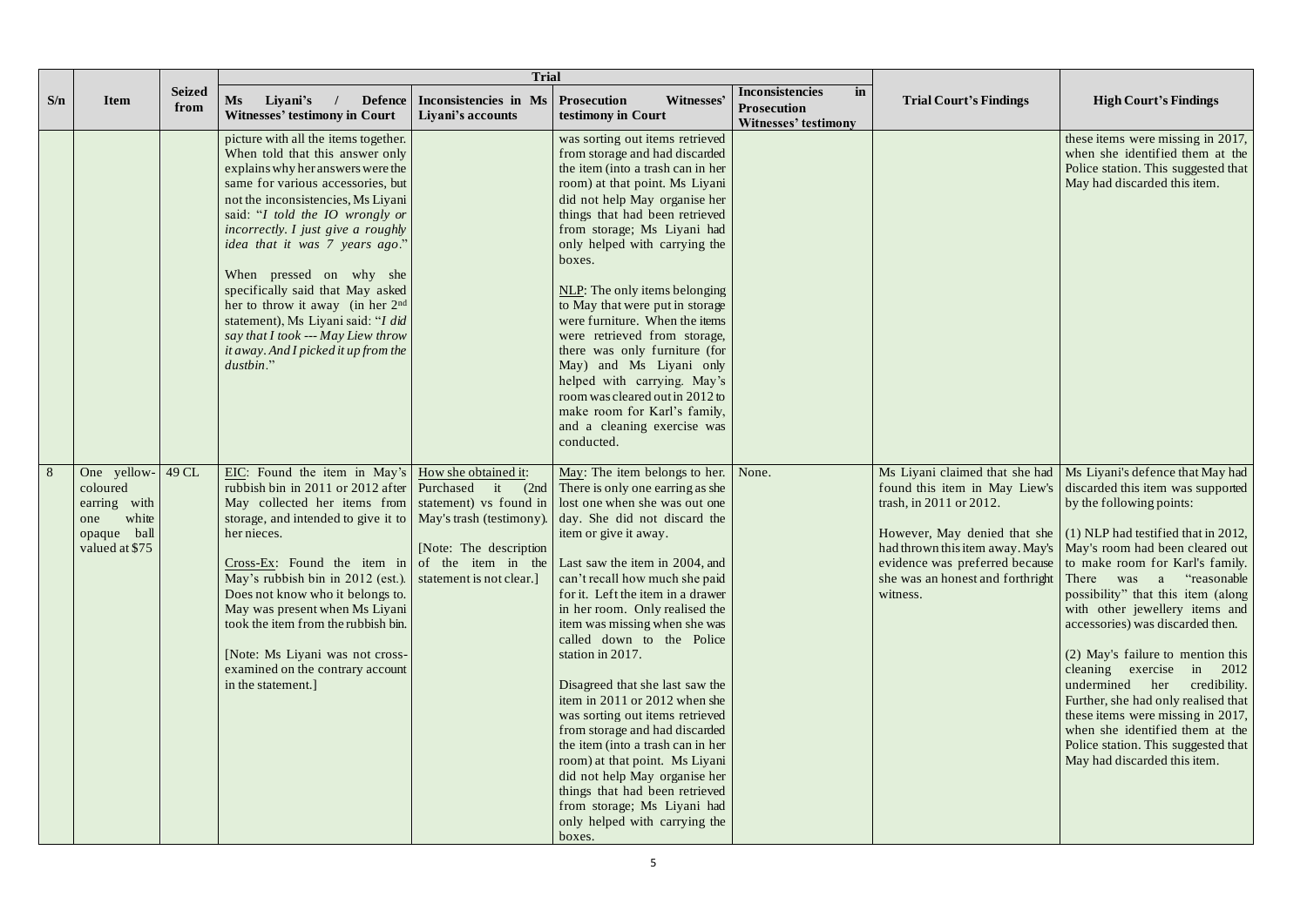|     |                                                                        |                       |                                                                                                                                                                                                                                                                                                                                                                                                                                                                                                                                                                                                                                                                                                                                                                                                                                                                                                                                                                                                                                                                                                                                                                                                                                                                                                                                                                | <b>Trial</b>                                                             |                                                                                                                                                                                                                                                                                                                                                                                                                                                                                                                                                                                                                                                                                                                                                                                                                                                                                                                                                                                                                                                |                                                                                   |                                                                                                                                                                                                                                                                                                                                                                                                            |                                                                                                                                                                                                                                                                                                                                                                                                                                                                                                                                                                                                                                                                                                                                                                                                                                                                                                                                                                                                                      |
|-----|------------------------------------------------------------------------|-----------------------|----------------------------------------------------------------------------------------------------------------------------------------------------------------------------------------------------------------------------------------------------------------------------------------------------------------------------------------------------------------------------------------------------------------------------------------------------------------------------------------------------------------------------------------------------------------------------------------------------------------------------------------------------------------------------------------------------------------------------------------------------------------------------------------------------------------------------------------------------------------------------------------------------------------------------------------------------------------------------------------------------------------------------------------------------------------------------------------------------------------------------------------------------------------------------------------------------------------------------------------------------------------------------------------------------------------------------------------------------------------|--------------------------------------------------------------------------|------------------------------------------------------------------------------------------------------------------------------------------------------------------------------------------------------------------------------------------------------------------------------------------------------------------------------------------------------------------------------------------------------------------------------------------------------------------------------------------------------------------------------------------------------------------------------------------------------------------------------------------------------------------------------------------------------------------------------------------------------------------------------------------------------------------------------------------------------------------------------------------------------------------------------------------------------------------------------------------------------------------------------------------------|-----------------------------------------------------------------------------------|------------------------------------------------------------------------------------------------------------------------------------------------------------------------------------------------------------------------------------------------------------------------------------------------------------------------------------------------------------------------------------------------------------|----------------------------------------------------------------------------------------------------------------------------------------------------------------------------------------------------------------------------------------------------------------------------------------------------------------------------------------------------------------------------------------------------------------------------------------------------------------------------------------------------------------------------------------------------------------------------------------------------------------------------------------------------------------------------------------------------------------------------------------------------------------------------------------------------------------------------------------------------------------------------------------------------------------------------------------------------------------------------------------------------------------------|
| S/n | <b>Item</b>                                                            | <b>Seized</b><br>from | Ms<br>Liyani's<br><b>Defence</b><br><b>Witnesses' testimony in Court</b>                                                                                                                                                                                                                                                                                                                                                                                                                                                                                                                                                                                                                                                                                                                                                                                                                                                                                                                                                                                                                                                                                                                                                                                                                                                                                       | Inconsistencies in Ms   Prosecution<br>Liyani's accounts                 | Witnesses'<br>testimony in Court                                                                                                                                                                                                                                                                                                                                                                                                                                                                                                                                                                                                                                                                                                                                                                                                                                                                                                                                                                                                               | <b>Inconsistencies</b><br>in<br><b>Prosecution</b><br><b>Witnesses' testimony</b> | <b>Trial Court's Findings</b>                                                                                                                                                                                                                                                                                                                                                                              | <b>High Court's Findings</b>                                                                                                                                                                                                                                                                                                                                                                                                                                                                                                                                                                                                                                                                                                                                                                                                                                                                                                                                                                                         |
|     |                                                                        |                       |                                                                                                                                                                                                                                                                                                                                                                                                                                                                                                                                                                                                                                                                                                                                                                                                                                                                                                                                                                                                                                                                                                                                                                                                                                                                                                                                                                |                                                                          | NLP: The only items belonging<br>to May that were put in storage<br>were furniture. When the items<br>were retrieved from storage,<br>there was only furniture (for<br>May) and Ms Liyani only<br>helped with carrying. May's<br>room was cleared out in 2012 to<br>make room for Karl's family,<br>and a cleaning exercise was<br>conducted.                                                                                                                                                                                                                                                                                                                                                                                                                                                                                                                                                                                                                                                                                                  |                                                                                   |                                                                                                                                                                                                                                                                                                                                                                                                            |                                                                                                                                                                                                                                                                                                                                                                                                                                                                                                                                                                                                                                                                                                                                                                                                                                                                                                                                                                                                                      |
| 9   | An<br>assortment of<br>fashion<br>accessories<br>valued<br>at<br>\$400 | 49 CL                 | EIC: Found the items (save for P1 - $\vert$ How she obtained the $\vert$ May: The accessories belong to<br>33, a pair of pearl hook earrings,<br>and P1-38, a single earning) in $\vert$ May asked her to throw<br>May's rubbish bin in 2011 or 2012   away (2nd statement) vs<br>after May collected her items from   found in May's trash   accessories<br>storage, and intended to give it to<br>her nieces.<br>Purchased P1-33 for \$10 from   How she obtained P1-38<br>Taka Jewellery in Marine Parade. (a single earring):<br>Purchased P1-38 from Lucky Found in the trash (5th<br>Plaza in 2010 (3 for $$10$ ) – lost 1<br>side.<br>Cross-Ex: Found the items (save<br>for P1-33 and P1-38) in May's<br>rubbish bin in $2012$ (est.). Does not<br>know who the items belong to.<br>May was present when Ms Liyani<br>took the items from the rubbish<br>bin. Purchased P1-33 for \$10 from<br>Taka Jewellery in Marine Parade.<br>Purchased P1-38 from Lucky<br>Plaza in $2010(3$ for \$10) – lost 1<br>side.<br>Ms Liyani explained that she gave<br>the answer in the 2nd statement as<br>the IO had asked her about the<br>items together, by showing a<br>picture with all the items together.<br>When told that this answer only<br>explains why her answers were the<br>same for various accessories, but<br>not the inconsistencies, Ms Liyani | assortment in general: her.<br>testimony).<br>from Lucky<br>(testimony). | She<br>liked<br>the<br>shape/design/colour of<br>the<br>accessories<br>three<br>(e.g.,<br>with<br>Disney<br>(5th statement and characters). She did not discard<br>the items or give them away.<br>Estimated value of \$15 to \$70<br>for the individual items in the<br>assortment.<br>statement) vs bought Can't recall when she bought<br>Plaza the items, or how much she<br>purchased them for. Last saw<br>the items in 2004. Left the<br>items in a drawer in her room.<br>Only realised the items were<br>missing when she was called<br>down to the Police station in<br>2017.<br>Disagreed that a pair of earrings<br>$(P1-33)$ and an earring $(P1-38)$<br>belonged to Ms Liyani.<br>Disagreed that she last saw the<br>items (save for P1-33 and P1-<br>38) in 2011 or 2012 when she<br>was sorting out items retrieved<br>from storage and had discarded<br>the item (into a trash can in her<br>room) at that point. Ms Liyani<br>did not help May organise her<br>things that had been retrieved<br>from storage; Ms Liyani had | None.                                                                             | the<br>majority<br>For<br>that she had found this item in $\vert$ by the following points:<br>May Liew's trash, in 2011 or<br>because she was an honest and There was a<br>forthright witness.<br>For two items (pearl hook accessories) was discarded then.<br>earrings $(P1-33)$ and a single<br>claimed<br>Liyani<br>purchased instead of picking up   undermined her<br>honest and forthright witness. | of the   Ms Liyani's defence that May had<br>assortment: Ms Liyani claimed discarded this item was supported<br>2012. However, May denied that $(1)$ NLP had testified that in 2012,<br>she had thrown this item away.   May's room had been cleared out<br>May's evidence was preferred to make room for Karl's family.<br>"reasonable<br>possibility" that this item (along<br>with other jewellery items and<br>earring $(P1-38)$ , which Ms (2) May's failure to mention this<br>she had cleaning exercise<br>in $2012$<br>credibility.<br>from May's trash, May had   Further, she had only realised that<br>denied this. May's evidence was $\vert$ these items were missing in 2017,<br>preferred because she was an when she identified them at the<br>Police station. This suggested that<br>May had discarded this item.<br>The Judge also accepted Ms<br>Liyani's claim that she had bought<br>P1-33 and P1-38, noting the details<br>on price and provenance that Ms<br>Liyani provided for these items. |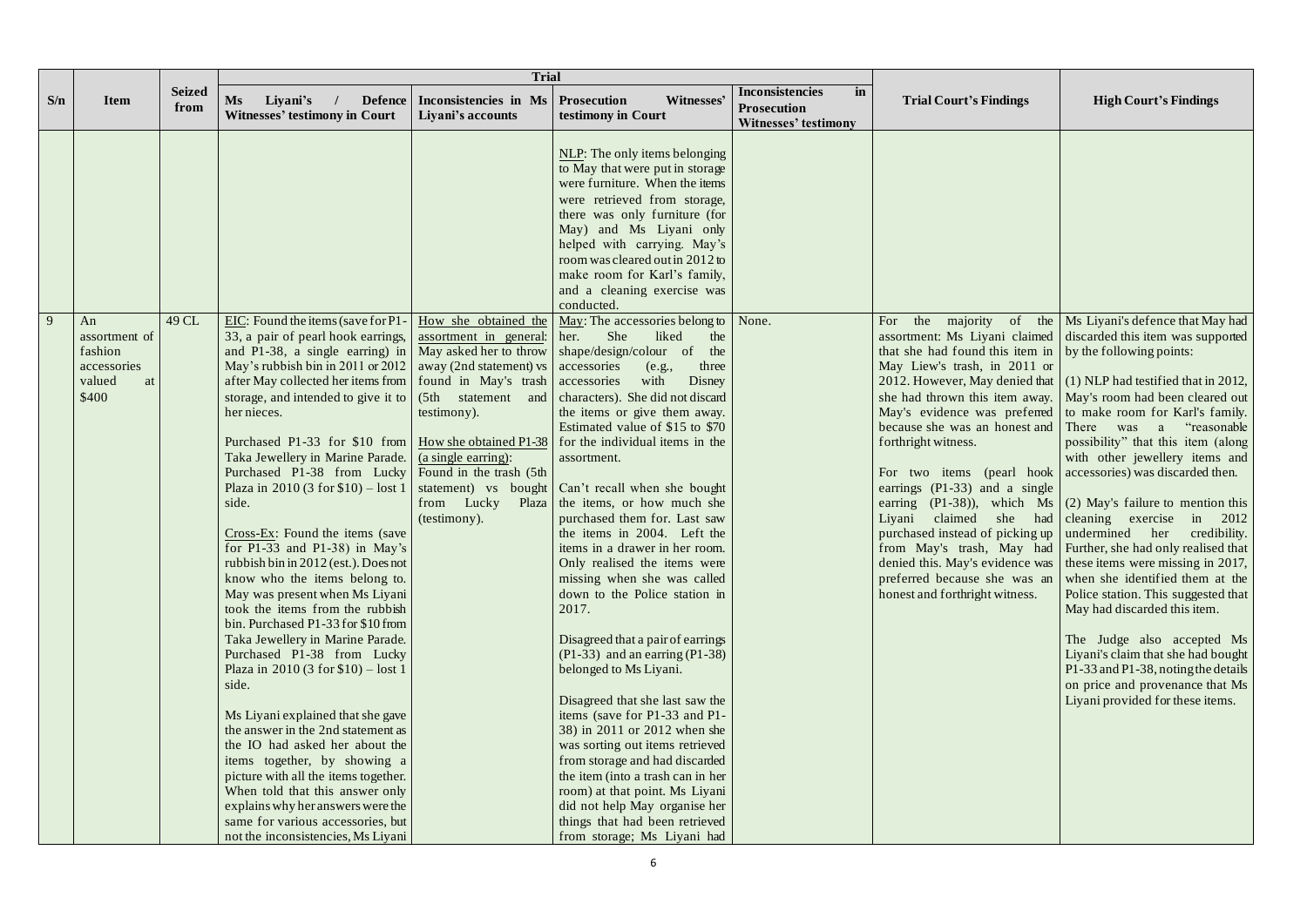| S/n | <b>Item</b>                                                                               | <b>Seized</b><br>from | Ms<br>Liyani's<br><b>Defence</b><br><b>Witnesses' testimony in Court</b>                                                                                                                                                                                                                                                                                                                                                                                                                                                                                                                                           | <b>Trial</b><br>Inconsistencies in Ms<br>Liyani's accounts | Witnesses'<br><b>Prosecution</b><br>testimony in Court                                                                                                                                                                                                                                                                                                                                                                                                                                                                                                                                              | <b>Inconsistencies</b><br>in<br><b>Prosecution</b><br><b>Witnesses' testimony</b> | <b>Trial Court's Findings</b>                                                                                                                                                                                                                                                                                                                                                                                                                                                                                                                                                                                                                                                                                                                                                          | <b>High Court's Findings</b>                                                                                                                                                                                                                                                                     |
|-----|-------------------------------------------------------------------------------------------|-----------------------|--------------------------------------------------------------------------------------------------------------------------------------------------------------------------------------------------------------------------------------------------------------------------------------------------------------------------------------------------------------------------------------------------------------------------------------------------------------------------------------------------------------------------------------------------------------------------------------------------------------------|------------------------------------------------------------|-----------------------------------------------------------------------------------------------------------------------------------------------------------------------------------------------------------------------------------------------------------------------------------------------------------------------------------------------------------------------------------------------------------------------------------------------------------------------------------------------------------------------------------------------------------------------------------------------------|-----------------------------------------------------------------------------------|----------------------------------------------------------------------------------------------------------------------------------------------------------------------------------------------------------------------------------------------------------------------------------------------------------------------------------------------------------------------------------------------------------------------------------------------------------------------------------------------------------------------------------------------------------------------------------------------------------------------------------------------------------------------------------------------------------------------------------------------------------------------------------------|--------------------------------------------------------------------------------------------------------------------------------------------------------------------------------------------------------------------------------------------------------------------------------------------------|
|     |                                                                                           |                       | said: "I told the IO wrongly or<br>incorrectly. I just give a roughly<br>idea that it was 7 years ago."<br>When pressed on why she<br>specifically said that May asked<br>her to throw it away, Ms Liyani<br>said: "I did say that I took --- May<br>Liew throw it away. And I picked it<br>up from the dustbin."                                                                                                                                                                                                                                                                                                  |                                                            | only helped with carrying the<br>boxes.<br>NLP: The only items belonging<br>to May that were put in storage<br>were furniture. When the items<br>were retrieved from storage,<br>there was only furniture (for<br>May) and Ms Liyani only<br>helped with carrying. May's<br>room was cleared out in 2012 to<br>make room for Karl's family,<br>and a cleaning exercise was<br>conducted.                                                                                                                                                                                                            |                                                                                   |                                                                                                                                                                                                                                                                                                                                                                                                                                                                                                                                                                                                                                                                                                                                                                                        |                                                                                                                                                                                                                                                                                                  |
| 10  | One pair of 49 CL<br>black-<br>coloured<br>'Gucci'<br>sunglasses<br>valued<br>at<br>\$250 |                       | EIC: Found the item in a cupboard $\vert$ How she obtained it:<br>in her room when she first started   Given to her by LML's<br>work at 49 CL.<br>Cross-Ex: Found the item in her her room in 49 CL $(5th)$ it away. Purchased the item for<br>room when she first started work statement<br>at 49 CL. Does not know who it testimony).<br>belongs to. Did not intend to bring<br>the sunglasses back to Indonesia;<br>she had packed in a rush.<br>Disagreed that the item referred to<br>in her 2nd statement (where she<br>said LML's previous maid had<br>given it to her) was the same pair<br>of sunglasses. | previous maid (2nd<br>statement) vs found it in<br>and     | May: The item belongs to her.   None.<br>She recalls choosing the<br>sunglasses for the shape. She<br>did not discard the item or give<br>$\vert$ about \$250.<br>Can't recall when she bought it.<br>Last saw the item in 2004. Left<br>the item in a drawer in her<br>room. Only realised the item<br>was missing when she was<br>called down to the Police<br>station in 2017.<br>Does not know whether the<br>item was already in Ms Liyani's<br>room when Ms Liyani moved in<br>to 49 CL. Disagreed that<br>someone else may have given<br>the item to a previous domestic<br>helper at 49 CL. |                                                                                   | Even if it was accepted that the<br>sunglasses were in her room<br>when she first started working,<br>the sunglasses had been kept in<br>her cupboard all the time, and it<br>did not seem plausible that Ms<br>Liyani could unintentionally<br>pack the item in. It was not in<br>dispute that she personally<br>packed her luggage, thus she had<br>full intention of taking the item<br>back to Indonesia.<br>Note: The sunglasses were<br>recovered not from Ms Liyani's<br>luggage, but from 49 CL, <i>i.e.</i> ,<br>items from the 3 Boxes.<br>However, this does not affect the<br>accuracy of Ms Liyani's<br>evidence that she had packed the<br>item herself. The Case for the<br>Defence also stated that: " $/Ms$<br>Liyani] was in a hurry and<br>packed the sunglasses."] | Gave Ms Liyani the be<br>(1)<br>of the doubt that she<br>inadvertently packed this iten<br>the boxes, in view of (a) her<br>of mind and emotions at the<br>and (b) the limited time she<br>given to pack.<br>(2) The break in the chai<br>custody of evidence also ren<br>the conviction unsafe. |
|     |                                                                                           |                       |                                                                                                                                                                                                                                                                                                                                                                                                                                                                                                                                                                                                                    |                                                            | 4 <sup>th</sup> Charge – Items in the possession of Heather Lim ("Heather")                                                                                                                                                                                                                                                                                                                                                                                                                                                                                                                         |                                                                                   |                                                                                                                                                                                                                                                                                                                                                                                                                                                                                                                                                                                                                                                                                                                                                                                        |                                                                                                                                                                                                                                                                                                  |
|     | One purple- Ms<br>coloured<br>'Prada'<br>bag<br>valued<br>at                              | Liyani                | EIC: Retrieved the bag from one of $\vert$ None.<br>two black plastic rubbish bags at<br>49 CL on the day after Karl and<br>Heather's move to 39 CL.                                                                                                                                                                                                                                                                                                                                                                                                                                                               |                                                            | goes to the gym. Purchased it   was generated during   Heather's trash.<br>over 10 years ago from a their move to 39 CL, but                                                                                                                                                                                                                                                                                                                                                                                                                                                                        |                                                                                   | Heather: The bag belongs to   Karl and Heather   Ms Liyani claimed that she had $(1)$ The poor condition of this<br>her, and she uses it when she testified that no trash found these items in Karl and                                                                                                                                                                                                                                                                                                                                                                                                                                                                                                                                                                                | lent support to the Defe<br>position that it had been disca                                                                                                                                                                                                                                      |

\$1,000

| <b>Trial Court's Findings</b>                                                                                                                                                                                                                                                                                                                                                                                          | <b>High Court's Findings</b>                                                                                                                                                                                                                                                                                                                       |
|------------------------------------------------------------------------------------------------------------------------------------------------------------------------------------------------------------------------------------------------------------------------------------------------------------------------------------------------------------------------------------------------------------------------|----------------------------------------------------------------------------------------------------------------------------------------------------------------------------------------------------------------------------------------------------------------------------------------------------------------------------------------------------|
|                                                                                                                                                                                                                                                                                                                                                                                                                        |                                                                                                                                                                                                                                                                                                                                                    |
| Even if it was accepted that the<br>sunglasses were in her room<br>when she first started working,<br>the sunglasses had been kept in<br>her cupboard all the time, and it<br>did not seem plausible that Ms<br>Liyani could unintentionally<br>pack the item in. It was not in<br>dispute<br>that<br>she<br>personally<br>packed her luggage, thus she had<br>full intention of taking the item<br>back to Indonesia. | Gave Ms Liyani the benefit<br>(1)<br>doubt that she<br>of<br>the<br>had<br>inadvertently packed this item into<br>the boxes, in view of (a) her state<br>of mind and emotions at the time,<br>and (b) the limited time she was<br>given to pack.<br>$(2)$ The break in the chain of<br>custody of evidence also rendered<br>the conviction unsafe. |
| The<br>sunglasses were<br>Note:<br>recovered not from Ms Liyani's<br>luggage, but from 49 CL, <i>i.e.</i> ,<br>items from the 3 Boxes.<br>However, this does not affect the<br>accuracy of Ms<br>Liyani's<br>evidence that she had packed the<br>item herself. The Case for the<br>Defence also stated that: " $/Ms$<br>Liyani] was in a hurry and<br>packed the sunglasses."]                                         |                                                                                                                                                                                                                                                                                                                                                    |
|                                                                                                                                                                                                                                                                                                                                                                                                                        |                                                                                                                                                                                                                                                                                                                                                    |
| Ms Liyani claimed that she had<br>found these items in Karl and<br>Heather's trash.                                                                                                                                                                                                                                                                                                                                    | $(1)$ The poor condition of this item<br>lent support to the Defence's<br>position that it had been discarded.                                                                                                                                                                                                                                     |
| Preferred Heather's evidence that                                                                                                                                                                                                                                                                                                                                                                                      | (2) Heather testified that she had                                                                                                                                                                                                                                                                                                                 |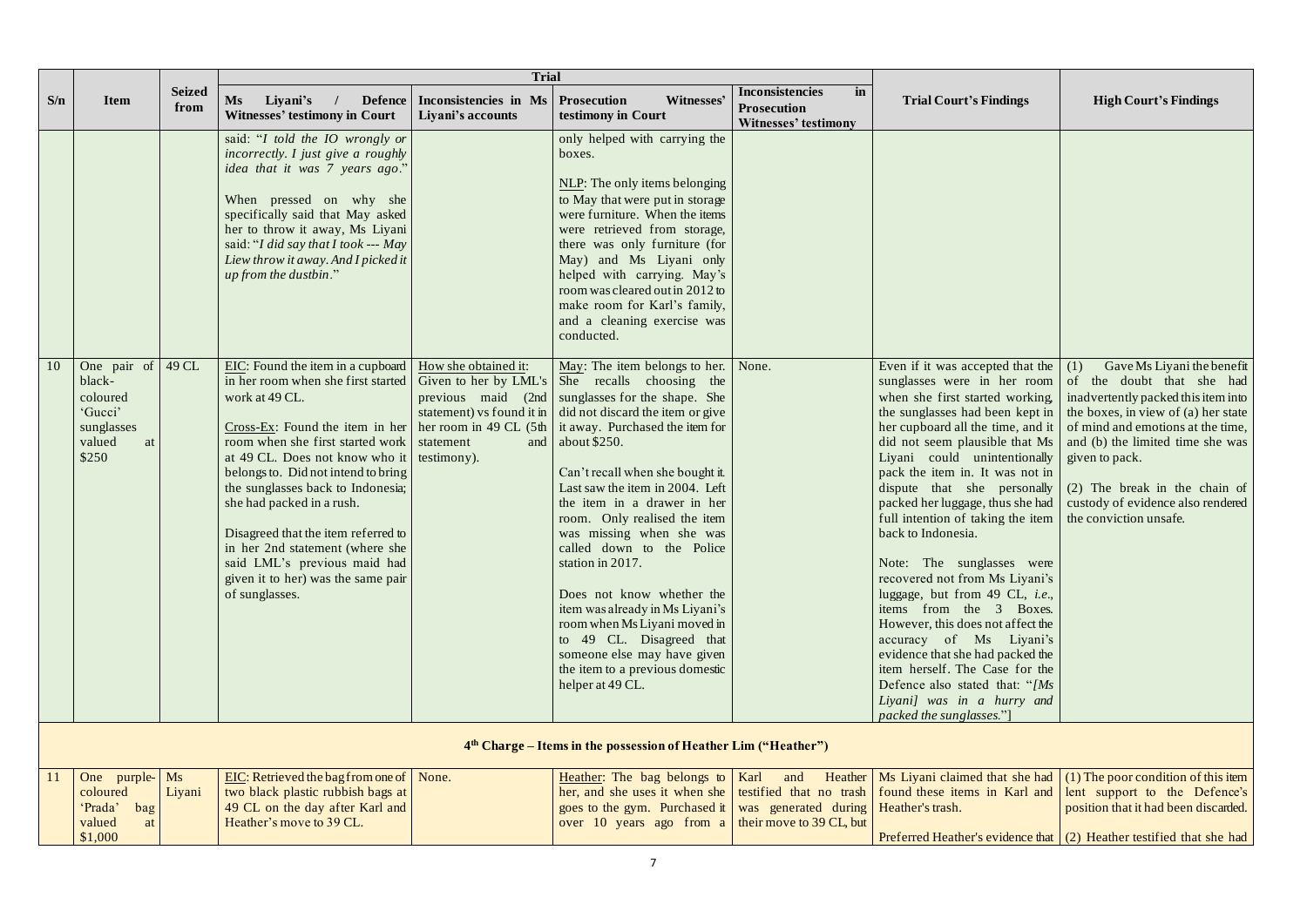|     |                                                                                                        |                       |                                                                                                                                                                                                                                                                                   | <b>Trial</b>                                             |                                                                                                                                                                                                                                                                                                                                                                                                                                                                                                                                                                                                                                                                                                                                                                    |                                                                                     |                                                  |                                                                                                                                                                                                                                                                                                                                                                                                                                                                                                                                                                                                                                                                                                                                                                                                                                                                                                                                           |
|-----|--------------------------------------------------------------------------------------------------------|-----------------------|-----------------------------------------------------------------------------------------------------------------------------------------------------------------------------------------------------------------------------------------------------------------------------------|----------------------------------------------------------|--------------------------------------------------------------------------------------------------------------------------------------------------------------------------------------------------------------------------------------------------------------------------------------------------------------------------------------------------------------------------------------------------------------------------------------------------------------------------------------------------------------------------------------------------------------------------------------------------------------------------------------------------------------------------------------------------------------------------------------------------------------------|-------------------------------------------------------------------------------------|--------------------------------------------------|-------------------------------------------------------------------------------------------------------------------------------------------------------------------------------------------------------------------------------------------------------------------------------------------------------------------------------------------------------------------------------------------------------------------------------------------------------------------------------------------------------------------------------------------------------------------------------------------------------------------------------------------------------------------------------------------------------------------------------------------------------------------------------------------------------------------------------------------------------------------------------------------------------------------------------------------|
| S/n | <b>Item</b>                                                                                            | <b>Seized</b><br>from | <b>Ms</b><br>Liyani's<br><b>Defence</b><br><b>Witnesses' testimony in Court</b>                                                                                                                                                                                                   | Inconsistencies in Ms   Prosecution<br>Liyani's accounts | Witnesses'<br>testimony in Court                                                                                                                                                                                                                                                                                                                                                                                                                                                                                                                                                                                                                                                                                                                                   | Inconsistencies<br>in<br><b>Prosecution</b><br><b>Witnesses' testimony</b>          | <b>Trial Court's Findings</b>                    | <b>High Court's Findings</b>                                                                                                                                                                                                                                                                                                                                                                                                                                                                                                                                                                                                                                                                                                                                                                                                                                                                                                              |
|     |                                                                                                        |                       | $Cross$ -Ex: Retrieved the bag from<br>the rubbish area at 49 CL the day<br>after Karl and Heather's move to<br>39 CL.                                                                                                                                                            |                                                          | reseller of branded goods for an<br>estimated price of \$1,000.<br>She has never discarded it or<br>given it away. Kept the bag in<br>Karl's room in 49 CL.<br>There were no trash bags on the<br>day of her and Karl's move to<br>39 CL; there was no time to<br>discard anything.<br>Karl: Did not discard any items<br>during the move from 49CL to<br>39CL.<br>LML: There was "a lot of trash"<br>during Karl's move from 49 CL<br>to 39 CL.                                                                                                                                                                                                                                                                                                                   | LML testified that there<br>was "a lot" of trash.                                   | that Ms<br>telling<br>defence for several items. | this item had not been discarded.   not thrown this item away during<br>This was yet another item that Ms $\vert$ the move – no trash bags were<br>Liyani claimed she had found in $\vert$ used. But this was contradicted by<br>Karl and Heather's trash. It was   LML, who testified that "there was<br>Liyani a lot of trash". It was also<br>conveniently relied on the fact implausible that nothing was<br>that Karl and Heather had moved discarded during the move.<br>out of LML's home in her Heather had embellished her<br>evidence by claiming that no trash<br>bags were used; her motivations<br>for doing so were suspect.                                                                                                                                                                                                                                                                                                |
| 12  | One pair of<br>black-<br>coloured<br>'Gucci'<br>sunglasses<br>with<br>red<br>stains valued<br>at \$500 | Ms<br>Liyani          | EIC: Retrieved the sunglasses<br>from one of two black plastic<br>rubbish bags at 49CL on the day<br>after Karl and Heather's move to<br>39CL.<br>Cross-Ex:<br>Retrieved<br>the<br>sunglasses from the rubbish area at<br>49 CL the day after Karl and<br>Heather's move to 39CL. | None.                                                    | Heather: The sunglasses belong   Karl<br>to her. While on holiday, she<br>did not place the sunglasses in<br>the protective case and the red<br>stains resulted from the rubbing   LML testified that there<br>of the sunglasses frame against   was "a lot" of trash.<br>her bag.<br>Purchased the item over 10<br>years ago from an optical shop<br>in Katong Shopping Centre for<br>an estimated price of \$500. Has<br>never discarded the item or<br>given it away. Kept the<br>sunglasses in Karl's room in 49<br>CL.<br>There were no trash bags on the<br>day of her and Karl's move to<br>39 CL; there was no time to<br>discard anything.<br>Karl: Did not discard any items<br>during the move from 49CL to<br>39CL.<br>LML: There was "a lot of trash" | and<br>Heather<br>was generated during Heather's trash.<br>their move to 39 CL, but | telling<br>defence for several items.            | Ms Liyani claimed that she had $(1)$ The poor condition of this item<br>testified that no trash   found these items in Karl and   lent support to the Defence's<br>position that it had been discarded.<br>Preferred Heather's evidence that $(2)$ Heather testified that she had<br>this item had not been discarded.   not thrown this item away during<br>This was yet another item that Ms $\vert$ the move – no trash bags were<br>Liyani claimed she had found in $\vert$ used. But this was contradicted by<br>Karl and Heather's trash. It was   LML, who testified that "there was<br>that Ms Liyani a lot of trash". It was also<br>conveniently relied on the fact   implausible that nothing was<br>that Karl and Heather had moved discarded during the move.<br>out of LML's home in her Heather had embellished her<br>evidence by claiming that no trash<br>bags were used; her motivations<br>for doing so were suspect. |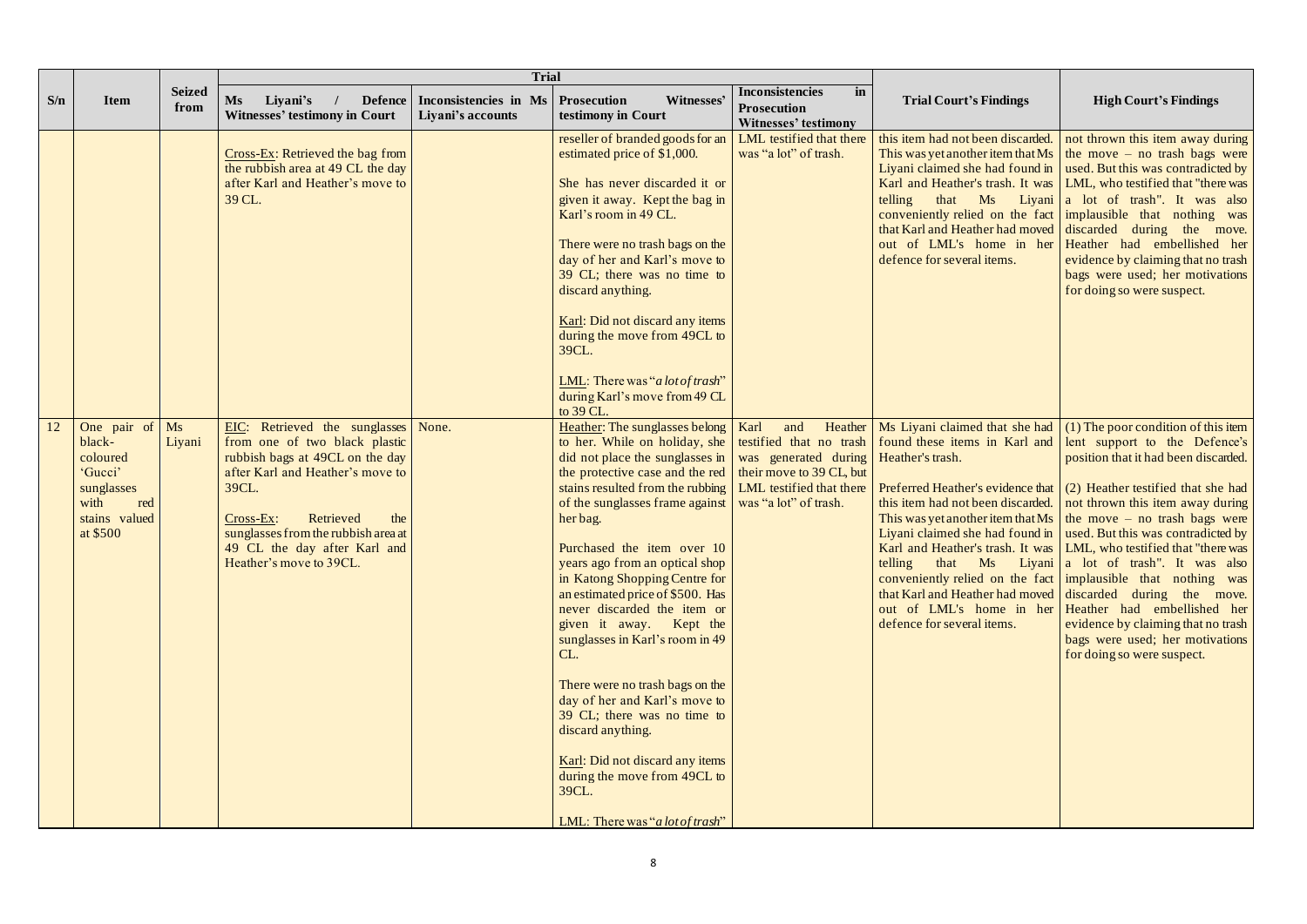|     |             |                       |                                                 | <b>Trial</b>                                                       |                                           |                                                                     |                               |  |  |  |  |
|-----|-------------|-----------------------|-------------------------------------------------|--------------------------------------------------------------------|-------------------------------------------|---------------------------------------------------------------------|-------------------------------|--|--|--|--|
| S/n | <b>Item</b> | <b>Seized</b><br>trom | Livani's<br>Ms<br>Witnesses' testimony in Court | Defence   Inconsistencies in Ms   Prosecution<br>Livani's accounts | Witnesses'<br>testimony in Court          | Inconsistencies<br>in<br><b>Prosecution</b><br>Witnesses' testimony | <b>Trial Court's Findings</b> |  |  |  |  |
|     |             |                       |                                                 |                                                                    | during Karl's move from 49CL<br>to 39 CL. |                                                                     |                               |  |  |  |  |

## **TABLE B: Items in the possession of Karl**

|     |                                                       |                       | <b>Trial</b>                                                                                                                                                                                                                                                                                                                                                                                                                                                                                                                                                                                                                                                                                                                                                                                                                                                                                                                                                                                                                                                                                                                                                                                              |                                                                                                                                                                        |                                                                                                                                                                                                                                                                                                                                                                                                                                                                                                                                                                                                                                                                                                                                                                                                                                                                                                                                                                      |                                                                                                                                                                                                                                                                                                                                                  |                                                                                                                                                                                                                                                                                                                                                                                                                                                                                                                                                   |                                                                                                                                                                                                                                                                                                                                                                                                                                                                                                                                                                                                                                                                                                                                                                                                                                                                                                                                                                                                                                                                                                                                                                                                                                                                                                                                                                                                                                   |
|-----|-------------------------------------------------------|-----------------------|-----------------------------------------------------------------------------------------------------------------------------------------------------------------------------------------------------------------------------------------------------------------------------------------------------------------------------------------------------------------------------------------------------------------------------------------------------------------------------------------------------------------------------------------------------------------------------------------------------------------------------------------------------------------------------------------------------------------------------------------------------------------------------------------------------------------------------------------------------------------------------------------------------------------------------------------------------------------------------------------------------------------------------------------------------------------------------------------------------------------------------------------------------------------------------------------------------------|------------------------------------------------------------------------------------------------------------------------------------------------------------------------|----------------------------------------------------------------------------------------------------------------------------------------------------------------------------------------------------------------------------------------------------------------------------------------------------------------------------------------------------------------------------------------------------------------------------------------------------------------------------------------------------------------------------------------------------------------------------------------------------------------------------------------------------------------------------------------------------------------------------------------------------------------------------------------------------------------------------------------------------------------------------------------------------------------------------------------------------------------------|--------------------------------------------------------------------------------------------------------------------------------------------------------------------------------------------------------------------------------------------------------------------------------------------------------------------------------------------------|---------------------------------------------------------------------------------------------------------------------------------------------------------------------------------------------------------------------------------------------------------------------------------------------------------------------------------------------------------------------------------------------------------------------------------------------------------------------------------------------------------------------------------------------------|-----------------------------------------------------------------------------------------------------------------------------------------------------------------------------------------------------------------------------------------------------------------------------------------------------------------------------------------------------------------------------------------------------------------------------------------------------------------------------------------------------------------------------------------------------------------------------------------------------------------------------------------------------------------------------------------------------------------------------------------------------------------------------------------------------------------------------------------------------------------------------------------------------------------------------------------------------------------------------------------------------------------------------------------------------------------------------------------------------------------------------------------------------------------------------------------------------------------------------------------------------------------------------------------------------------------------------------------------------------------------------------------------------------------------------------|
| S/n | <b>Item</b>                                           | <b>Seized</b><br>from | Ms Liyani's / Defence<br><b>Witnesses' testimony in Court</b>                                                                                                                                                                                                                                                                                                                                                                                                                                                                                                                                                                                                                                                                                                                                                                                                                                                                                                                                                                                                                                                                                                                                             | <b>Inconsistencies in Ms</b><br>Liyani's accounts                                                                                                                      | <b>Prosecution Witnesses'</b><br>testimony in Court                                                                                                                                                                                                                                                                                                                                                                                                                                                                                                                                                                                                                                                                                                                                                                                                                                                                                                                  | <b>Inconsistencies in</b><br><b>Prosecution</b><br><b>Witnesses' testimony</b>                                                                                                                                                                                                                                                                   | <b>Trial Court's Findings</b>                                                                                                                                                                                                                                                                                                                                                                                                                                                                                                                     | <b>High Court's Findings</b>                                                                                                                                                                                                                                                                                                                                                                                                                                                                                                                                                                                                                                                                                                                                                                                                                                                                                                                                                                                                                                                                                                                                                                                                                                                                                                                                                                                                      |
|     |                                                       |                       |                                                                                                                                                                                                                                                                                                                                                                                                                                                                                                                                                                                                                                                                                                                                                                                                                                                                                                                                                                                                                                                                                                                                                                                                           |                                                                                                                                                                        | $2nd$ Charge – Items in the possession of Karl Liew ("Karl")                                                                                                                                                                                                                                                                                                                                                                                                                                                                                                                                                                                                                                                                                                                                                                                                                                                                                                         |                                                                                                                                                                                                                                                                                                                                                  |                                                                                                                                                                                                                                                                                                                                                                                                                                                                                                                                                   |                                                                                                                                                                                                                                                                                                                                                                                                                                                                                                                                                                                                                                                                                                                                                                                                                                                                                                                                                                                                                                                                                                                                                                                                                                                                                                                                                                                                                                   |
| 13  | 120 pieces of<br>clothing<br>valued at<br>$$150$ each | 39 CL                 | EIC: Some of the clothes are from<br>the black bag that Karl had given<br>Jane, which Ms Liyani did not<br>pack into the 3 Boxes. The other<br>items belong to Ms Liyani (e.g.<br>cream polo t-shirt, black dress, red   statements<br>blouse, blue corduroy shirt, black<br>track pants). One of the pieces (a<br>light blue T-shirt) was used as a<br>cleaning rag, which Ms Liyani did<br>not pack into the 3 Boxes. In<br>general, the clothes that do not<br>belong to Ms Liyani that were<br>found in the 3 Boxes were not<br>packed by her, but by Robin or<br>Ismail.<br>Cross-Ex: When confronted with<br>the admissions in her Police<br>statements ( $1st$ and $2nd$ ) that she<br>took 10-15 items without seeking<br>permission, Ms Liyani stated that<br>what she had meant was that she<br>had not received permission to<br>pack the 10–15 pieces of clothing<br>into the 3 Boxes. However, she<br>previously<br>received<br>had<br>permission from the Liews to take<br>these pieces of clothing.<br>Re-Ex: Ms Liyani again explained<br>that when she informed the Police<br>that she did not ask for permission<br>to take the men's clothing, she<br>meant that she had not asked for | Whether<br>she<br>had<br>permission to take the<br>$10$ to 15 pieces of men's<br>clothing: Retracted her<br>admission<br>in<br>her<br>in<br>her<br>testimony at trial. | Karl: Wears ladies' shirts   Karl initially claimed<br>sometimes. Does not know<br>whether the black dress and the<br>red blouse belong to Ms Liyani.<br>Conceded that the cream polo<br>T-shirt was too small for him to<br>wear.<br>Maintained that the other<br>clothing items were previously<br>in his possession. Disagreed<br>the following items him.<br>that<br>belonged to Ms Liyani:<br>- blue corduroy shirt<br>two shirts belonging to<br>Heather<br>- winter jacket<br>- blue striped white shirt with<br>long sleeves<br>- beige t-shirt<br>Disagreed that NLP had given<br>the light blue t-shirt to Ms<br>Liyani to use as a cleaning rag.<br>Explained in re-examination<br>that he wars ladies' clothing<br>(e.g., oversized shirts) out<br>sometimes. Karl is a hoarder of<br>clothes and has taken over<br>clothes from LML, his cousin,<br>and his in-laws. Karl therefore<br>has even female clothing. Karl<br>and his family are frugal. The | that all the items were<br>his, then stated that he<br>was unable to recall<br>whether some items<br>were in his possession<br>and whether he had<br>worn them $-e.g.$ black<br>dress and red blouse,<br>and cream polo T-shirt<br>which was too small for<br>NLP and LML had<br>never seen / did not<br>know of Karl wearing<br>female clothes. | Reasonable doubt regarding four<br>items of clothing (black dress,<br>red blouse, cream polo T-shirt,<br>corduroy shirt): Karl could not<br>recall whether these items were<br>them, and some items were<br>"smaller-sized female clothing"<br>Quilt cover: Not an item of the<br>clothing.<br>Remaining<br>115<br>$(1)$ Ms Liyani admitted to taking<br>10 - 15 pieces of clothing in her<br>statements.<br>clothes.   Liyani.<br>given<br>her<br>(4) Unbelievable that the drivers<br>had inadvertently packed so<br>many items into the boxes. | (1) There was a serious risk of<br>contamination - the clothing in the<br>Black Bag could have been packed<br>into the boxes, after the boxes were<br>opened on 29 October 2016. There<br>in his possession / he had worn $\vert$ was no way of ascertaining which<br>of the 115 pieces of clothing had<br>been originally packed into the<br>boxes, and which had come from<br><b>Black</b><br>Bag.<br>(2) An exchange between Mrs<br>items: Liew and Karl captured in the<br>Video - as to whether they should<br>get a karang guni man to take the<br>clothing - indicated that (1) the<br>Liews had discarded or given away<br>(2) Robin and NLP rejected Ms $\vert$ some of these items and (2) some<br>Liyani's claims that they had of the items belonged to Ms<br>(3) Ms Liyani's claim that the $(3)$ Ms Liyani stated that one of the<br>drivers could have packed other   T-shirts was used as a rag. There<br>clothes into the boxes was was we no reason for Ms Liyani to<br>inconsistent with her statement   have wanted to bring this back to<br>(P33), where she said that she   Indonesia. The presence of the<br>only took out those clothes after   "rag" supported the defence that<br>the three boxes were sealed. items in the Black Bag had been<br>packed into<br>the<br>boxes.<br>(4) The Judge did not address Ms<br>Liyani's admissions to taking 10 -<br>15 pieces of clothing in her<br>statements. |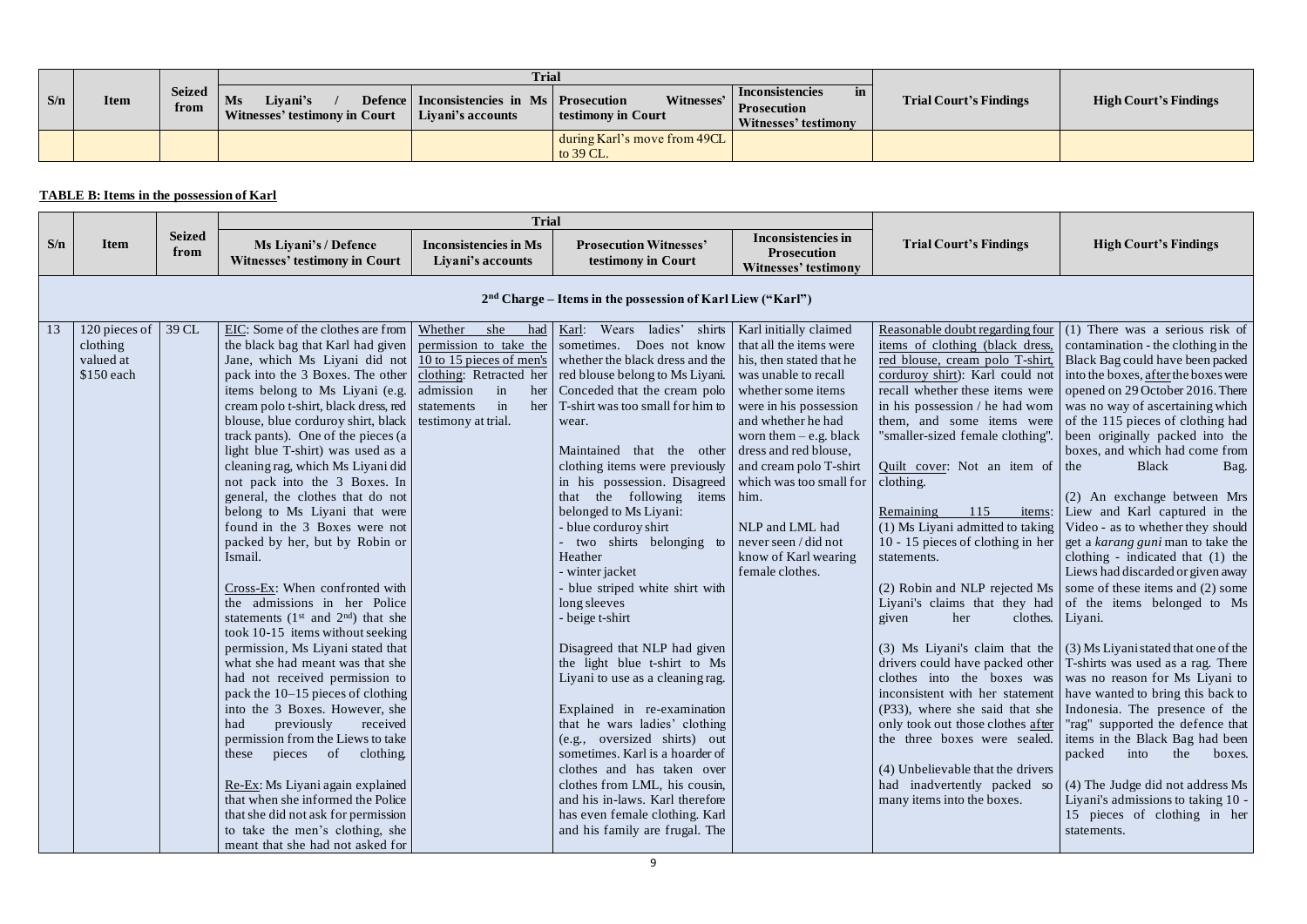|     |                                                | <b>Trial</b>          |                                                                                                                                                                                                                                                                                                                                                                                                     |                                                   |                                                                                                                                                                                                                                                                                                                                                                                                                                                                                                                 |                                                                                                                               |                                                                                                     |                                                                                                                                                                                                                                                                                                                                                                                                                                                                                                                                                                                             |
|-----|------------------------------------------------|-----------------------|-----------------------------------------------------------------------------------------------------------------------------------------------------------------------------------------------------------------------------------------------------------------------------------------------------------------------------------------------------------------------------------------------------|---------------------------------------------------|-----------------------------------------------------------------------------------------------------------------------------------------------------------------------------------------------------------------------------------------------------------------------------------------------------------------------------------------------------------------------------------------------------------------------------------------------------------------------------------------------------------------|-------------------------------------------------------------------------------------------------------------------------------|-----------------------------------------------------------------------------------------------------|---------------------------------------------------------------------------------------------------------------------------------------------------------------------------------------------------------------------------------------------------------------------------------------------------------------------------------------------------------------------------------------------------------------------------------------------------------------------------------------------------------------------------------------------------------------------------------------------|
| S/n | <b>Item</b>                                    | <b>Seized</b><br>from | Ms Liyani's / Defence<br><b>Witnesses' testimony in Court</b>                                                                                                                                                                                                                                                                                                                                       | <b>Inconsistencies in Ms</b><br>Liyani's accounts | <b>Prosecution Witnesses'</b><br>testimony in Court                                                                                                                                                                                                                                                                                                                                                                                                                                                             | <b>Inconsistencies in</b><br><b>Prosecution</b><br><b>Witnesses' testimony</b>                                                | <b>Trial Court's Findings</b>                                                                       | <b>High Court's Findings</b>                                                                                                                                                                                                                                                                                                                                                                                                                                                                                                                                                                |
|     |                                                |                       | permission to remove those<br>clothes from her room and pack<br>them upon her termination on 28<br>October 2016. NLP had however<br>given her permission in 2015 to<br>take those clothes.<br>Ms Liyani had signed her<br>statements without clarifying this<br>as she was too tired at the time and<br>did not fully understand her<br>statement as she did not have an<br>Indonesian interpreter. |                                                   | clothes can also be worn to<br>sleep at home.<br>NLP: Has never seen Karl wear<br>female clothing. The black<br>dress and red blouse do not<br>belong to NLP, and she has<br>never seen Karl wear them.<br>NLP has only given Ms Liyani<br>clothes previously owned by<br>NLP and no one else's.<br>LML: Does not know of Karl<br>wearing<br>ladies'<br>clothes.<br>Heather: Has not seen Karl<br>wear the black dress or the red<br>blouse. The black dress and the<br>red blouse do not belong to<br>Heather. |                                                                                                                               |                                                                                                     |                                                                                                                                                                                                                                                                                                                                                                                                                                                                                                                                                                                             |
| 14  | One blanket<br>valued at<br>\$500              | 39 CL                 | EIC: Sometime in 2012, May gave $\vert$ How she obtained it:<br>the blanket to Ms Liyani and From May (testimony)<br>informed her that she no longer vs<br>had any need for it. Does not (statements).<br>know who placed the blanket in<br>the 3 Boxes.<br>$Cross-Ex$ : May gave her the<br>blanket.                                                                                               | purchased/found                                   | Karl: Purchased the blanket<br>from the UK for \$500 when he<br>was a student there. Disagreed<br>that May had identified the<br>blanket as hers.<br>May: Has never seen the<br>blanket before. Disagreed that<br>she had told Ms Liyani she did<br>not want the blanket anymore.<br>Disagreed that she did not<br>recognise the item as she had<br>forgotten about it. Disagreed<br>that she knew the item was hers<br>yet was claiming she did not<br>recognise it.                                           | None.                                                                                                                         | given it to Ms Liyani.                                                                              | Accepted: (1) Karl's evidence $(1)$ Karl's evidence on this item<br>that he had bought this item, and was uncorroborated. Given Karl's<br>(2) May's evidence that she had $\vert$ lack of credibility, and the break in<br>never seen this item, let alone the chain of custody, the<br>conviction was unsafe.<br>(2) May claimed that she had not<br>given this item to Ms Liyani.<br>However, May "might not have<br>been objective in her evidence as<br>she is a member of the Liew family<br>Her credibility is tainted by the<br>improper motive on the part of<br>Karl and Mr Liew". |
| 15  | Three<br>bedsheets<br>valued at<br>$$100$ each | 39 CL                 | EIC: Ms Liyani purchased one   How she obtained it:<br>bedsheet from 'IKEA' for \$49. From May (testimony)<br>The remaining two bedsheets were $\vert$ vs<br>retrieved from May, who wanted (statements).<br>to discard them. Does not know<br>who placed the bedsheets in the 3<br>Boxes.<br>Cross-Ex: Ms Liyani purchased                                                                         |                                                   | Karl: Said that he purchased<br>one of the bedsheets from<br>purchased/found   Habitat, but conceded in cross-<br>ex that the bedsheet had an<br>'IKEA' label.<br>The other two bedsheets also<br>belong to Karl. Three bedsheets<br>valued at \$300. Disagreed that                                                                                                                                                                                                                                            | Karl initially claimed<br>that the bedsheet was<br>purchased from Habitat<br>UK, then later conceded<br>it had an IKEA label. | that he had bought these items<br>had never seen these items, let<br>alone given them to Ms Liyani. | Accepted: (1) Karl's evidence $(1)$ Karl's evidence on these items<br>was uncorroborated.<br>Further,<br>and $(2)$ May's evidence that she   Karl's evidence on the bedsheet<br>with the same design as the quilt<br>cover was undercut by the<br>objective evidence (the quilt cover<br>Karl claimed he had bought one   had an 'IKEA' label, whereas Karl<br>bedsheet from Habitat, in the UK.   claimed that he had bought the<br>Ms Liyani stated that she had bedsheet from Habitat). Given                                                                                            |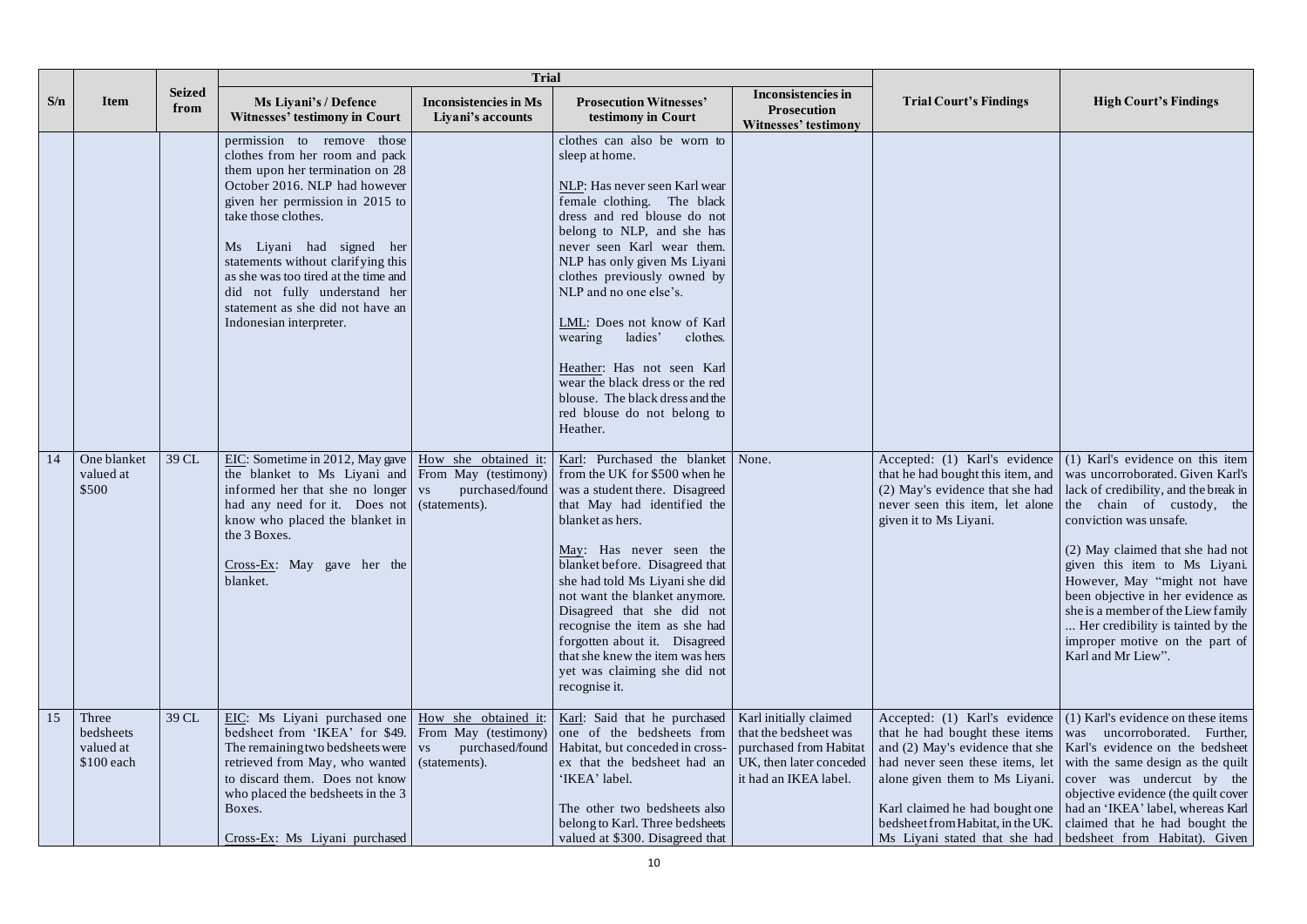|               |                                                   |                       | <b>Trial</b>                                                                                                                                                                                                                                                                                                                                                                                                                                                                                                                                                                                                                                                                                                                                                                                                                                                                                                                                                                                                                                                                                                                                               |                                                   |                                                                                                                                                                                                                                                                                                                                                                                                                                                                                                                                                                                                                                                                  |                                                                                |                                                                                                                                                |                                                                                                                                                                                                                                                                                                                                                                                                                                                                                                                                                                                                                                                                                                                                                                                                                                                                                                                                                                                                                                                       |
|---------------|---------------------------------------------------|-----------------------|------------------------------------------------------------------------------------------------------------------------------------------------------------------------------------------------------------------------------------------------------------------------------------------------------------------------------------------------------------------------------------------------------------------------------------------------------------------------------------------------------------------------------------------------------------------------------------------------------------------------------------------------------------------------------------------------------------------------------------------------------------------------------------------------------------------------------------------------------------------------------------------------------------------------------------------------------------------------------------------------------------------------------------------------------------------------------------------------------------------------------------------------------------|---------------------------------------------------|------------------------------------------------------------------------------------------------------------------------------------------------------------------------------------------------------------------------------------------------------------------------------------------------------------------------------------------------------------------------------------------------------------------------------------------------------------------------------------------------------------------------------------------------------------------------------------------------------------------------------------------------------------------|--------------------------------------------------------------------------------|------------------------------------------------------------------------------------------------------------------------------------------------|-------------------------------------------------------------------------------------------------------------------------------------------------------------------------------------------------------------------------------------------------------------------------------------------------------------------------------------------------------------------------------------------------------------------------------------------------------------------------------------------------------------------------------------------------------------------------------------------------------------------------------------------------------------------------------------------------------------------------------------------------------------------------------------------------------------------------------------------------------------------------------------------------------------------------------------------------------------------------------------------------------------------------------------------------------|
| S/n           | <b>Item</b>                                       | <b>Seized</b><br>from | Ms Liyani's / Defence<br><b>Witnesses' testimony in Court</b>                                                                                                                                                                                                                                                                                                                                                                                                                                                                                                                                                                                                                                                                                                                                                                                                                                                                                                                                                                                                                                                                                              | <b>Inconsistencies in Ms</b><br>Liyani's accounts | <b>Prosecution Witnesses'</b><br>testimony in Court                                                                                                                                                                                                                                                                                                                                                                                                                                                                                                                                                                                                              | <b>Inconsistencies in</b><br><b>Prosecution</b><br><b>Witnesses' testimony</b> | <b>Trial Court's Findings</b>                                                                                                                  | <b>High Court's Findings</b>                                                                                                                                                                                                                                                                                                                                                                                                                                                                                                                                                                                                                                                                                                                                                                                                                                                                                                                                                                                                                          |
|               |                                                   |                       | one bedsheet from 'IKEA' for \$49.<br>Received the other two bedsheets<br>from May, who intended to discard<br>them.                                                                                                                                                                                                                                                                                                                                                                                                                                                                                                                                                                                                                                                                                                                                                                                                                                                                                                                                                                                                                                       |                                                   | May had given Ms Liyani two<br>of the bedsheets.<br>Heather: Used one of the<br>bedsheets with Karl<br>$\dot{m}$<br>Shanghai. Did not see that<br>bedsheet in their room in 49 CL.<br>May: Has never seen the two<br>bedsheets before. Disagreed<br>that she had told Ms Liyani she<br>did not want the items anymore.<br>Disagreed that she did not<br>recognise the items as she had<br>forgotten<br>about<br>them.<br>Disagreed that she knew the<br>items were hers yet was<br>claiming she did not recognise<br>them.                                                                                                                                       |                                                                                | bought the bedsheet from IKEA.<br>design as the quilt cover, which<br>bore the label "IKEA". However,<br>it from Habitat or somewhere<br>else. | Karl's lack of credibility, and the<br>The bedsheet had the same break in the chain of custody, the<br>conviction was unsafe.<br>there was no reason to doubt that $\mid$ (2) May claimed that she had not<br>Karl had bought this item from   given these items to Ms Liyani.<br>the UK, whether Karl had bought   However, May "might not have<br>been objective in her evidence as<br>she is a member of the Liew family<br>Her credibility is tainted by the<br>improper motive on the part of<br>Karl and Mr Liew".                                                                                                                                                                                                                                                                                                                                                                                                                                                                                                                              |
| <sup>16</sup> | One 'Philips'<br>DVD player<br>valued at<br>\$150 | 39 CL                 | EIC: NLP permitted Ms Liyani to<br>use the Philips player (and a TV) $\vert$ bring the DVD player to him. Estimated value of<br>in Ms Liyani's room during her<br>employment in 2010. Ms Liyani<br>used the DVD player and TV in   she had no such   living in China as it could play<br>her room every day. Ms Liyani did   intention (i.e., it was   both "legitimate and un-<br>not intend to bring the DVD player   packed in without her   legitimate" DVDs. Does not<br>back to Indonesia, and had left it   knowledge) vs said she   know whether NLP let Ms<br>below the network box in 49CL   had packed the DVD   Liyani use the DVD player and<br>$Cross\text{-}Ex$ : NLP did not give Ms statement).<br>Liyani the DVD player as a gift,<br>but had merely permitted Ms<br>Liyani to use it. Ms Liyani did not<br>intend to bring the DVD player<br>back to Indonesia - was not aware<br>that one of the drivers eventually<br>put it in the 3 Boxes.<br>Explained that her answer in her<br>2 <sup>nd</sup> statement had not been<br>recorded accurately - she said that<br>she had placed the DVD player<br>near the box, not into the box. | Whether she intended to                           | Karl: The DVD player belongs<br><u>back to Indonesia on 28</u>   \$150. Purchased the player<br>Oct 2016: Testified that when he and Heather were<br>player in herself $(2nd   TV)$ . Did not know that Ms<br>Liyani had a DVD player or TV<br>in her room.<br>Heather: Purchased the DVD<br>player in Shanghai from Yongle<br>Electronics Shop. The player<br>could play pirated DVDs. Not<br>sure whether NLP let Ms Liyani<br>use the DVD player in Ms<br>Liyani's room. Did not notice<br>whether there was a DVD<br>player or TV in Ms Liyani's<br>room.<br>NLP: Does not recognise the<br>DVD player, and did not give it<br>to Ms Liyani. There was no TV | None.                                                                          | her room on the day she was<br>terminated.<br>would have ended up in the Liyani.<br>boxes, if Ms Liyanihad left in her<br>watched any DVDs.    | Ms Liyani claimed that Mrs Liew $(1)$ Prosecution had not proved<br>had given her this DVD player, beyond a reasonable doubt that Ms<br>and she had not removed it from   Liyani had packed the player into<br>the boxes, given (1) the chain of<br>custody issue and $(2)$ the<br>"improper motive on the part of Mr<br>Mrs Liew denied giving Ms Liew and Karl". There was a<br>Liyani the player, noting that "reasonable possibility" that the<br>there was not even a TV in the   player was left in Ms Liyani's  <br>latter's room. There was no room, and the Liews had added it<br>reason why the DVD player as one of the items stolen by Ms<br>room on the day of her $(2)$ Prosecution has also not proved<br>termination. There was also no beyond reasonable doubt that the<br>evidence that Ms Liyani had ever   player had been in Karl's<br>possession, given Heather's claim<br>that she had bought the player.<br>Although Karl claimed that the<br>player had been in his room, his<br>evidence "must be given its due<br>weight". |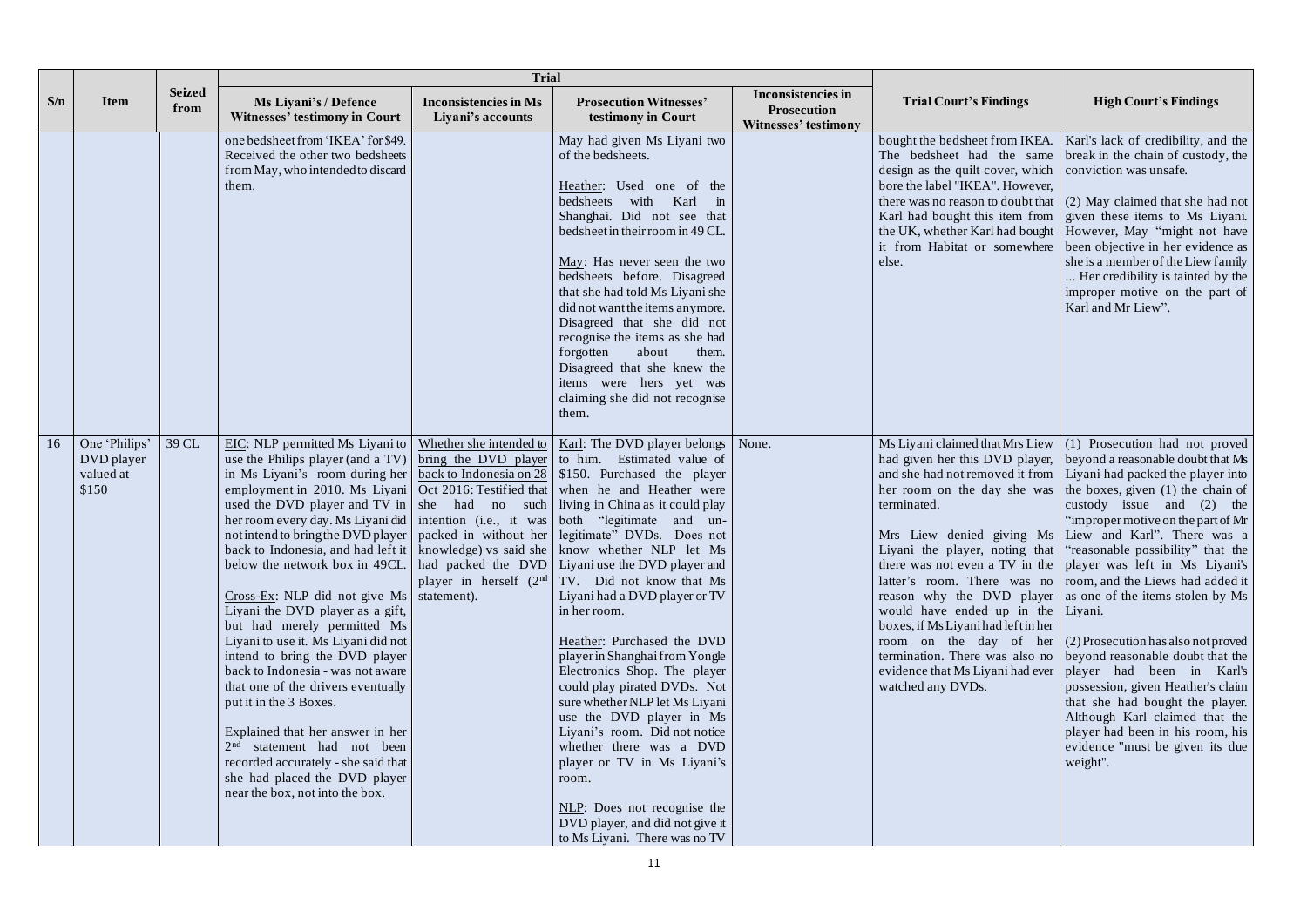|     |                                                                          |                       | <b>Trial</b>                                                                                                                                                                                                                                                                                                                                                                                                                                                                                                                                                                                                                                                                                                                                                                                                                                                                                                                                                                 |                                                   |                                                                                                                                                                                                                                                                                                                                                                                                                                                                                                                                                                                       |                                                                                                                                                                             |                                                                                                                                                                                                                                                                                                                                                                                                                                                |                                                                                                                                                                                                                                                                                                                                                                                                                                                                                                                                                                                                                                                                                                                                                                                          |
|-----|--------------------------------------------------------------------------|-----------------------|------------------------------------------------------------------------------------------------------------------------------------------------------------------------------------------------------------------------------------------------------------------------------------------------------------------------------------------------------------------------------------------------------------------------------------------------------------------------------------------------------------------------------------------------------------------------------------------------------------------------------------------------------------------------------------------------------------------------------------------------------------------------------------------------------------------------------------------------------------------------------------------------------------------------------------------------------------------------------|---------------------------------------------------|---------------------------------------------------------------------------------------------------------------------------------------------------------------------------------------------------------------------------------------------------------------------------------------------------------------------------------------------------------------------------------------------------------------------------------------------------------------------------------------------------------------------------------------------------------------------------------------|-----------------------------------------------------------------------------------------------------------------------------------------------------------------------------|------------------------------------------------------------------------------------------------------------------------------------------------------------------------------------------------------------------------------------------------------------------------------------------------------------------------------------------------------------------------------------------------------------------------------------------------|------------------------------------------------------------------------------------------------------------------------------------------------------------------------------------------------------------------------------------------------------------------------------------------------------------------------------------------------------------------------------------------------------------------------------------------------------------------------------------------------------------------------------------------------------------------------------------------------------------------------------------------------------------------------------------------------------------------------------------------------------------------------------------------|
| S/n | <b>Item</b>                                                              | <b>Seized</b><br>from | Ms Liyani's / Defence<br><b>Witnesses' testimony in Court</b>                                                                                                                                                                                                                                                                                                                                                                                                                                                                                                                                                                                                                                                                                                                                                                                                                                                                                                                | <b>Inconsistencies in Ms</b><br>Liyani's accounts | <b>Prosecution Witnesses'</b><br>testimony in Court                                                                                                                                                                                                                                                                                                                                                                                                                                                                                                                                   | <b>Inconsistencies in</b><br><b>Prosecution</b><br><b>Witnesses' testimony</b>                                                                                              | <b>Trial Court's Findings</b>                                                                                                                                                                                                                                                                                                                                                                                                                  | <b>High Court's Findings</b>                                                                                                                                                                                                                                                                                                                                                                                                                                                                                                                                                                                                                                                                                                                                                             |
|     |                                                                          |                       |                                                                                                                                                                                                                                                                                                                                                                                                                                                                                                                                                                                                                                                                                                                                                                                                                                                                                                                                                                              |                                                   | or DVD player in Ms Liyani's<br>room.                                                                                                                                                                                                                                                                                                                                                                                                                                                                                                                                                 |                                                                                                                                                                             |                                                                                                                                                                                                                                                                                                                                                                                                                                                |                                                                                                                                                                                                                                                                                                                                                                                                                                                                                                                                                                                                                                                                                                                                                                                          |
| 17  | An<br>assortment of<br>kitchenware<br>and utensils<br>valued at<br>\$300 | 39 CL                 | EIC: Purchased the utensils from a   Minor - discrepancies as<br>second hand store at Jalan to cost of items.<br>Ampang; the stainless-steel pot<br>and one other pot (one for \$39 and<br>one for \$25) and the pink knife<br>from Toa Payoh Cash Converters,<br>and a ceramic pot from NTUC<br>with a mixture of cash and points.<br>Cross-Ex: Purchased utensils from<br>a secondhand store at Jalan<br>Ampang, the stainless-steel pot<br>and one other pot (one for \$49 and<br>one for \$25) and the pink knife<br>from Toa Payoh Cash Converters,<br>and a ceramic pot from NTUC<br>with a mixture of cash and points.<br>Discrepancies between the costs<br>reflected in Ms<br>Liyani's<br>statements vis-à-vis her testimony<br>in Court are attributable to the<br>recording officer's mistake(s).<br>Teo Lian Eng (Defence witness -<br>Jarmay Manager): The black-<br>handled knife was launched by<br>Jarmay in 2006. Does not have<br>records to confirm this. |                                                   | Karl: Purchased some of the<br>items in the UK, and some in<br>Singapore. Estimated value of<br>\$300. He and Heather used the UK when he was a<br>stainless-steel pot for curry that<br>they bought from Casuarina<br>Curry.<br>Conceded that the pink knife<br>was a modern knife that could<br>not have been in production<br>when he was studying in the UK<br>in 2002.<br>Heather: She and Karl brought<br>the stainless-steel pot to<br>Casuarina Curry to get more<br>curry from the restaurant.<br>NLP: Ms Liyani told her that a<br>friend had given Ms Liyani the<br>items. | Karl initially claimed<br>that he had purchased<br>the pink knife in the<br>student. Under cross-<br>examination, he<br>conceded that this could<br>not have been the case. | her that the kitchenware were production<br>gifts<br>from<br>friend.<br>a<br>Ms Liyani did not explain why<br>she required six sets of utensils.<br>she had purchased these items<br>did not call any witness from<br>Hock Siong for the defence.<br>Ms Liyani only called one<br>witness, in relation to the black<br>knife, who conceded that she<br>may be mistaken about her<br>evidence on whether the knife<br>was only sold after 2006. | Ms Liyani's version that she had $(1)$ Karl's evidence on these items<br>purchased these items was was was uncorroborated. Further, his<br>contradicted by Karl, who claim that he had bought the<br>claimed he had bought these kitchenware in around 2002, was<br>items, and Mrs Liew, who undercut by his admission that the<br>testified that Ms Liyani had told $\int$ pink knife could not have been in<br>in<br>2002.<br>(2) By contrast, Ms Liyani testified<br>as to the price and origin of the<br>various kitchenware. The Judge<br>had misapplied the burden of proof<br>Although Ms Liyani claimed that   by essentially drawing an adverse<br>inference against Ms Liyani, for<br>from a "Hock Siong" shop, she   failing to call a witness from the<br>"Hock Siong" shop. |
| 18  | One black-<br>coloured<br>'Gucci'<br>wallet valued<br>at \$250           | Ms<br>Liyani          | EIC: The wallet was gifted to Ms   How she obtained it:<br>Liyani by her friend, Diah, in From Diah (testimony)<br>2012. Received a suitcase of items $\vert$ vs could not recall $(5th)$<br>from Diah at Newton prior to statement).<br>Diah's departure from Singapore.<br>The condition of the wallet at the<br>point of gifting was not good (hole<br>in coin compartment). Ms Liyani<br>used the wallet every day.<br>Cross-Ex: Could not recall at the<br>time of her Police statement that<br>she had received the wallet from<br>Diah.                                                                                                                                                                                                                                                                                                                                                                                                                               |                                                   | Karl: The wallet belongs to<br>him, and was a gift from his<br>family. "Layman" estimate of<br>value was \$250. Was unable to<br>state whether he had used the<br>wallet.<br>Heather: May have given Karl a<br>black wallet before, but unable<br>to recall the brand or identify<br>the wallet in court.<br>LML, NLP, May: Unable to<br>recall gifting Karl the two<br>wallets.                                                                                                                                                                                                      | Karl claimed that his<br>family had gifted him<br>the wallet, but none of<br>Karl's family members<br>could recall doing so.                                                | There was reasonable doubt as to<br>whether this item was in Karl's<br>possession.<br>$(1)$ There was no evidence that he<br>had used it - he was unfamiliar<br>with the wallet and its condition.<br>$(2)$ Karl claimed that the wallet of this item.<br>was a gift from his family, but<br>none of his family said they had<br>gifted it to him.<br>(3) The wallet did not appear to<br>be a man's wallet.                                   | The Judge agreed with the trial<br>judge that there was a reasonable<br>doubt as to whether Ms Liyani had<br>stolen this item.<br>The Judge added that the "plain"<br>inference" was that Karl had been<br>untruthful in claiming possession                                                                                                                                                                                                                                                                                                                                                                                                                                                                                                                                             |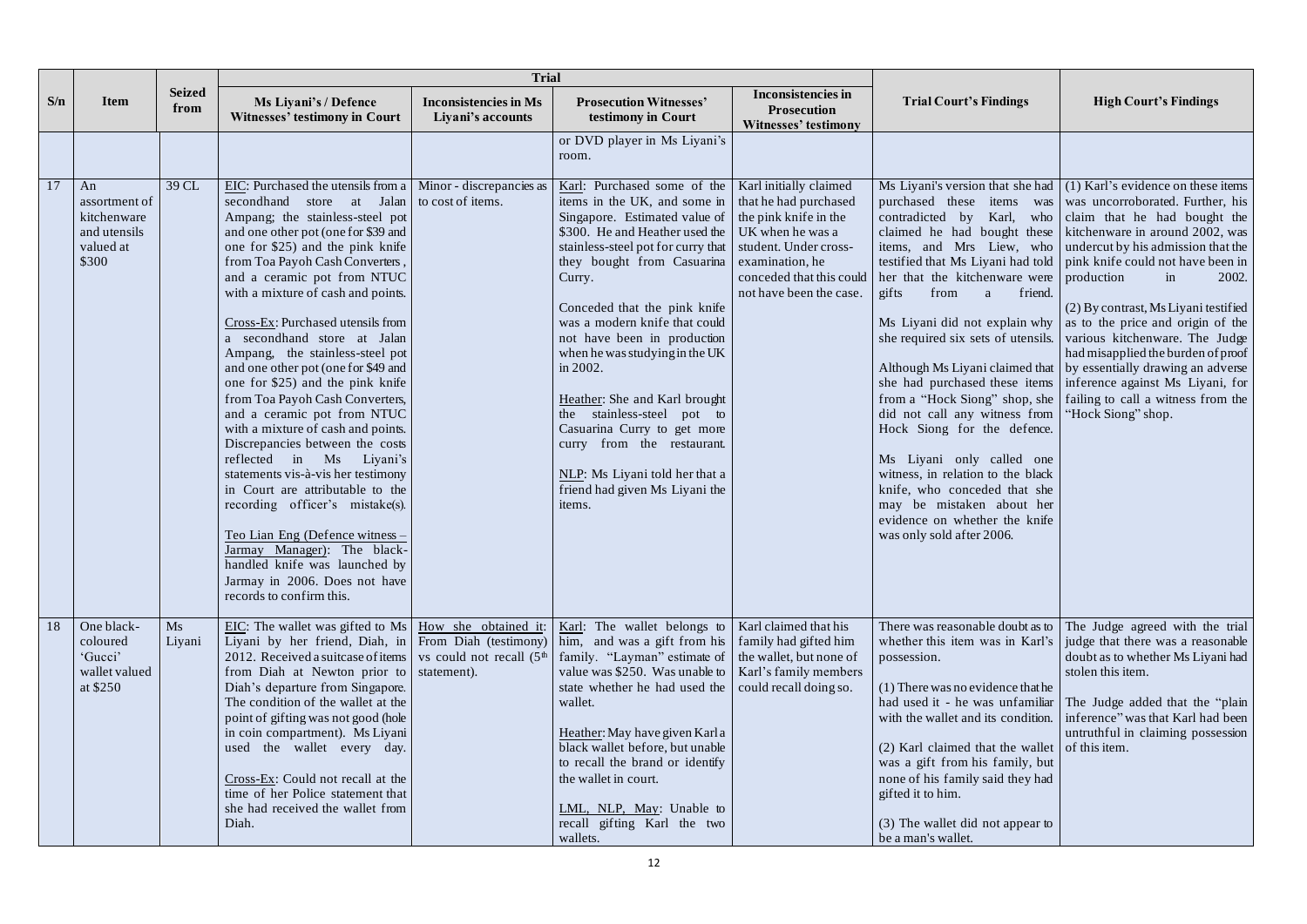|     |                                                                          |                       | <b>Trial</b>                                                                                                                                                                                                                                                                                                                                                                                                                                                                                                                                                                                                                                                 |                                                   |                                                                                                                                                                                                                                                                                                                                                                                                                                                                                         |                                                                                                     |                                                                                                                                                                                                                                                                                                                                                                                                |                                                                                                                                                                                                                                                                                                                                                                                                                                                                                                                                                                                                                                                                                                                                             |
|-----|--------------------------------------------------------------------------|-----------------------|--------------------------------------------------------------------------------------------------------------------------------------------------------------------------------------------------------------------------------------------------------------------------------------------------------------------------------------------------------------------------------------------------------------------------------------------------------------------------------------------------------------------------------------------------------------------------------------------------------------------------------------------------------------|---------------------------------------------------|-----------------------------------------------------------------------------------------------------------------------------------------------------------------------------------------------------------------------------------------------------------------------------------------------------------------------------------------------------------------------------------------------------------------------------------------------------------------------------------------|-----------------------------------------------------------------------------------------------------|------------------------------------------------------------------------------------------------------------------------------------------------------------------------------------------------------------------------------------------------------------------------------------------------------------------------------------------------------------------------------------------------|---------------------------------------------------------------------------------------------------------------------------------------------------------------------------------------------------------------------------------------------------------------------------------------------------------------------------------------------------------------------------------------------------------------------------------------------------------------------------------------------------------------------------------------------------------------------------------------------------------------------------------------------------------------------------------------------------------------------------------------------|
| S/n | <b>Item</b>                                                              | <b>Seized</b><br>from | Ms Liyani's / Defence<br><b>Witnesses' testimony in Court</b>                                                                                                                                                                                                                                                                                                                                                                                                                                                                                                                                                                                                | <b>Inconsistencies in Ms</b><br>Liyani's accounts | <b>Prosecution Witnesses'</b><br>testimony in Court                                                                                                                                                                                                                                                                                                                                                                                                                                     | <b>Inconsistencies in</b><br><b>Prosecution</b><br><b>Witnesses' testimony</b>                      | <b>Trial Court's Findings</b>                                                                                                                                                                                                                                                                                                                                                                  | <b>High Court's Findings</b>                                                                                                                                                                                                                                                                                                                                                                                                                                                                                                                                                                                                                                                                                                                |
|     |                                                                          |                       | Diah (Defence witness - Ms<br>Liyani's friend): Identified the<br>wallet as belonging to her. Stated<br>that the condition of the wallet was<br>good (hole in coin<br>not<br>compartment). Passed Ms Liyani a<br>suitcase of items at Newton.                                                                                                                                                                                                                                                                                                                                                                                                                |                                                   |                                                                                                                                                                                                                                                                                                                                                                                                                                                                                         |                                                                                                     |                                                                                                                                                                                                                                                                                                                                                                                                |                                                                                                                                                                                                                                                                                                                                                                                                                                                                                                                                                                                                                                                                                                                                             |
| 19  | One black-<br>coloured<br>'Braun<br>Buffel' wallet<br>valued at<br>\$250 | Ms<br>Liyani          | $EIC$ : The wallet was gifted to Ms None.<br>Liyani by her friend, Diah, in<br>2012. Received a suitcase of items<br>from Diah at Newton prior to<br>Diah's departure from Singapore.<br>Ms Liyani had used this wallet<br>before (but used the 'Gucci' wallet<br>frequently).<br>more<br>Cross-Ex: Diah had given Ms<br>Liyani the wallet.<br>Diah: Identified the wallet as<br>belonging to her. Passed Ms<br>Liyani a suitcase of items at<br>Newton.                                                                                                                                                                                                     |                                                   | Karl: The wallet belongs to<br>him, and was a gift from his<br>family. Estimated value of<br>\$250, based on "layman   Karl's family members"<br>interpretation of how much a<br>good leather piece of wallet will<br>be". Was unable to state<br>whether he had used the wallet.<br>Heather: May have given Karla<br>black wallet before, but unable<br>to recall the brand or identify<br>the wallet in court.<br>LML, NLP, May: Unable to<br>recall gifting Karl the two<br>wallets. | Karl claimed that his<br>family had gifted him<br>the wallet, but none of<br>could recall doing so. | There was reasonable doubt as to<br>whether this item was in Karl's<br>possession.<br>$(1)$ There was no evidence that he<br>had used it - he was unfamiliar<br>with the wallet and its condition.<br>$(2)$ Karl claimed that the wallet<br>was a gift from his family, but<br>none of his family said they had<br>gifted it to him.<br>(3) The wallet did not appear to<br>be a man's wallet. | The Judge agreed with the trial<br>judge that there was a reasonable<br>doubt as to whether Ms Liyani had<br>stolen this item.<br>The Judge added that the "plain"<br>inference" was that Karl had been<br>untruthful in claiming possession<br>of this item.                                                                                                                                                                                                                                                                                                                                                                                                                                                                               |
| 20  | 'Helix' watch   Ms<br>valued at \$50   Liyani                            |                       | EIC: Found the watch in Karl's   Where she found the   Karl: The watch was a "really   Karl said LML gave<br>rubbish bin before the renovations item: her room at 49CL ugly watch" that was handed him the watch, whereas<br>to 49CL. The straps were not in $\mid$ (5 <sup>th</sup> statement) vs Karl's<br>good condition and watch was not   rubbish bin (testimony)<br>moving. She wanted to replace the<br>battery.<br>$Cross$ - $Ex$ : Explaining her answer<br>in her 5 <sup>th</sup> statement, Ms Liyani<br>claimed she did not give the<br>answer in relation to the Helix<br>watch - she had only given this<br>account for the Gucci sunglasses. |                                                   | down from LML. Estimated   LML said that he had<br>value of \$50 as it is "ugly".<br>Could not confirm that he did<br>not discard the watch in 2009<br>when he moved out of 49CL<br>when renovations were being<br>conducted. This was so as Karl<br>was in a car accident and was<br>not involved in the packing at<br>the<br>time.<br>LML: everowned such a watch.<br>Heather: Does not know if the<br>watch belonged to Karl.                                                        | never owned such a<br>watch.                                                                        | undergoing<br>However, this was contradicted<br>by Karl, who explained that he<br>version was more plausible. Ms it away.<br>Liyani had likely taken<br>advantage of Karl's absence to<br>steal this item.                                                                                                                                                                                     | Ms Liyani claimed that she had $(1)$ Karl testified that he found this<br>found this watch in Karl's trash in   watch "ugly", and could not recall<br>2009, when the family had if he had thrown it away. The<br>moved out of the house as it was   Judge failed to consider this point,<br>renovations. which in itself rendered the<br>conviction for this item unsafe.<br>(2) The Defence expert also<br>was hospitalised in 2009 and was   testified that the watch was a free<br>not involved in packing, sorting gift from Shell, which bolstered<br>or throwing away items. Karl's   the likelihood that Karl had thrown<br>(3) The Judge believed that Ms<br>Liyani had retrieved the watch<br>from the trash, after Karl discarded |
| 21  | 'Gerald<br>Genta' watch<br>valued at<br>\$25,000                         | Ms<br>Liyani          | EIC: Retrieved the watch from one   None.<br>of two black plastic rubbish bags<br>at 49CL the day after Karl and<br>Heather's move to 39CL. The                                                                                                                                                                                                                                                                                                                                                                                                                                                                                                              |                                                   | Karl: LML gave him the watch.<br>Estimated value of \$25,000.<br>The brand is famous and LML<br>had said it was "expensive"; their move to 39CL, but                                                                                                                                                                                                                                                                                                                                    | Karl and Heather<br>testified that no trash<br>was generated during                                 | Ms Liyani claimed that she had<br>found this watch in Karl's trash in<br>out.                                                                                                                                                                                                                                                                                                                  | (1) Karl claimed that the watch had<br>great sentimental value, and thus,<br>March 2016, when Karl moved $\vert$ he would not have thrown it away.<br>But this was inconsistent with both                                                                                                                                                                                                                                                                                                                                                                                                                                                                                                                                                   |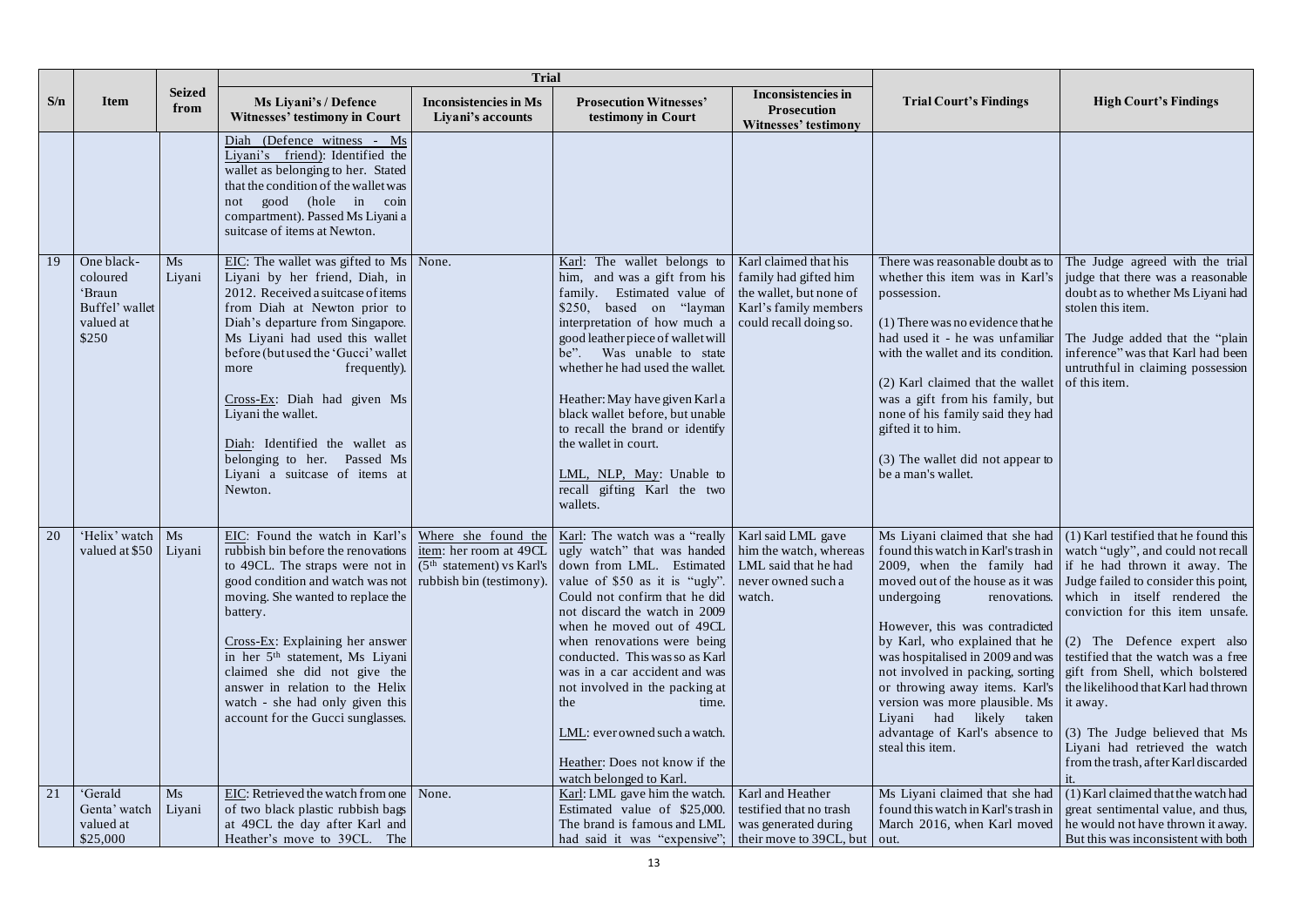|     |             |                       | <b>Trial</b>                                                                                                                                                                                                                                                                                                                                                                                                                                                                                                                                                                                                                                                  |                                                   |                                                                                                                                                                                                                                                                                                                                                                                                                                                                                                                                                                                                                                                                                                                                                                                                                                                                                                                                                                                                                                                                                                                                                                                                                                                                                                                                                                                                                                                   |                                                                                                                                                                        |                                                                                       |                                                                                                                                                                                                                                                                                                                                                                                                                                                                                                                                                                                                                                                                                                                                                                                                                  |
|-----|-------------|-----------------------|---------------------------------------------------------------------------------------------------------------------------------------------------------------------------------------------------------------------------------------------------------------------------------------------------------------------------------------------------------------------------------------------------------------------------------------------------------------------------------------------------------------------------------------------------------------------------------------------------------------------------------------------------------------|---------------------------------------------------|---------------------------------------------------------------------------------------------------------------------------------------------------------------------------------------------------------------------------------------------------------------------------------------------------------------------------------------------------------------------------------------------------------------------------------------------------------------------------------------------------------------------------------------------------------------------------------------------------------------------------------------------------------------------------------------------------------------------------------------------------------------------------------------------------------------------------------------------------------------------------------------------------------------------------------------------------------------------------------------------------------------------------------------------------------------------------------------------------------------------------------------------------------------------------------------------------------------------------------------------------------------------------------------------------------------------------------------------------------------------------------------------------------------------------------------------------|------------------------------------------------------------------------------------------------------------------------------------------------------------------------|---------------------------------------------------------------------------------------|------------------------------------------------------------------------------------------------------------------------------------------------------------------------------------------------------------------------------------------------------------------------------------------------------------------------------------------------------------------------------------------------------------------------------------------------------------------------------------------------------------------------------------------------------------------------------------------------------------------------------------------------------------------------------------------------------------------------------------------------------------------------------------------------------------------|
| S/n | <b>Item</b> | <b>Seized</b><br>from | Ms Liyani's / Defence<br><b>Witnesses' testimony in Court</b>                                                                                                                                                                                                                                                                                                                                                                                                                                                                                                                                                                                                 | <b>Inconsistencies in Ms</b><br>Liyani's accounts | <b>Prosecution Witnesses'</b><br>testimony in Court                                                                                                                                                                                                                                                                                                                                                                                                                                                                                                                                                                                                                                                                                                                                                                                                                                                                                                                                                                                                                                                                                                                                                                                                                                                                                                                                                                                               | <b>Inconsistencies in</b><br><b>Prosecution</b><br><b>Witnesses' testimony</b>                                                                                         | <b>Trial Court's Findings</b>                                                         | <b>High Court's Findings</b>                                                                                                                                                                                                                                                                                                                                                                                                                                                                                                                                                                                                                                                                                                                                                                                     |
|     |             |                       | strap of the watch was "separated",<br>a button was missing, and the<br>watch was not working.<br>Cross-Ex: Retrieved the watch<br>from trash bags placed outside of<br>49CL the day after Karl and<br>Heather's move to 39CL.<br>Maintained that the watch was not<br>working as the hands did not move<br>until shown the watch, upon which<br>Ms Liyani confirmed that the<br>watch hands were moving.<br>Eric Ong (Defence witness<br>horologist): List price guide of<br>US\$5,900 for the watch in 2002.<br>Accepted that the "prevailing<br>market rate" that he had cited (a<br>price lower than the list price) was<br>in fact a fluctuating figure. |                                                   | Karl's "layman" idea of an<br>'expensive'' watch is one that<br>costs more than \$20,000.<br>The watch is of sentimental kept the watch in a<br>value as Karl's parents had<br>passed it to him and there was<br>an unusual backstory - NLP<br>had won it as a first prize at a $\vert$ by Heather who said the<br>DBS function, and NLP had   safe-box was<br>attended the function only<br>because of the passing of her<br>friend's husband. The strap<br>was broken and there was a<br>missing button, but the watch<br>was still working, hence Karl<br>intended to bring the watch for<br>repair.<br>Did not throw away the watch,<br>and realised it was missing<br>when he could not find it. Kept<br>the watch under his study table.<br>Did not keep the watch in his<br>safe as the safe had run out of<br>batteries. Did not discard any<br>items during the move from<br>49CL<br>39CL.<br>to<br>LML: NLP had won the watch<br>at a DBS function and had<br>passed the watch to LML as it<br>was a men's watch. LML<br>subsequently passed the watch<br>to Karl as it is a "sport watch".<br>Had asked around at that time,<br>and found out that the price of<br>the watch was more than<br>\$20,000. There was "a lot of<br>trash" during Karl's move from<br>49CL<br>39CL.<br>to<br>NLP: Had won a watch (did not<br>see the brand) as the first prize<br>in a lucky draw at a DBS dinner.<br>Gave the watch to LML<br>thereafter. | LML testified that there<br>was "a lot" of trash.<br>Karl testified that he<br>drawer as the safe-box<br>was not functioning.<br>This was contradicted<br>functioning. | $broken$ knob, it was still working report<br>(its hands were still able to<br>move). | (a) his initial claim (he had only<br>However, this was contradicted discovered the loss of the watch<br>by Karl. Karl's version was   months after he moved out, once<br>preferred: there was no reason for $\vert$ Ms Liyani was arrested with the<br>him to discard an expensive watch) and (b) his subsequent<br>watch. Although the watch may $\vert$ claim (he had discovered the loss<br>have had a missing strap or a $\vert$ in April 2016, but yet did not<br>the<br>$loss)$ .<br>(2) Karl testified that he had not<br>thrown this watch away as he did<br>not discard any items when<br>moving out. But Karl's evidence<br>was contradicted by LML, who<br>testified that "there was a lot of<br><i>trash</i> ". Ms Liyani's evidence that<br>trash was generated during the<br>move was believable. |